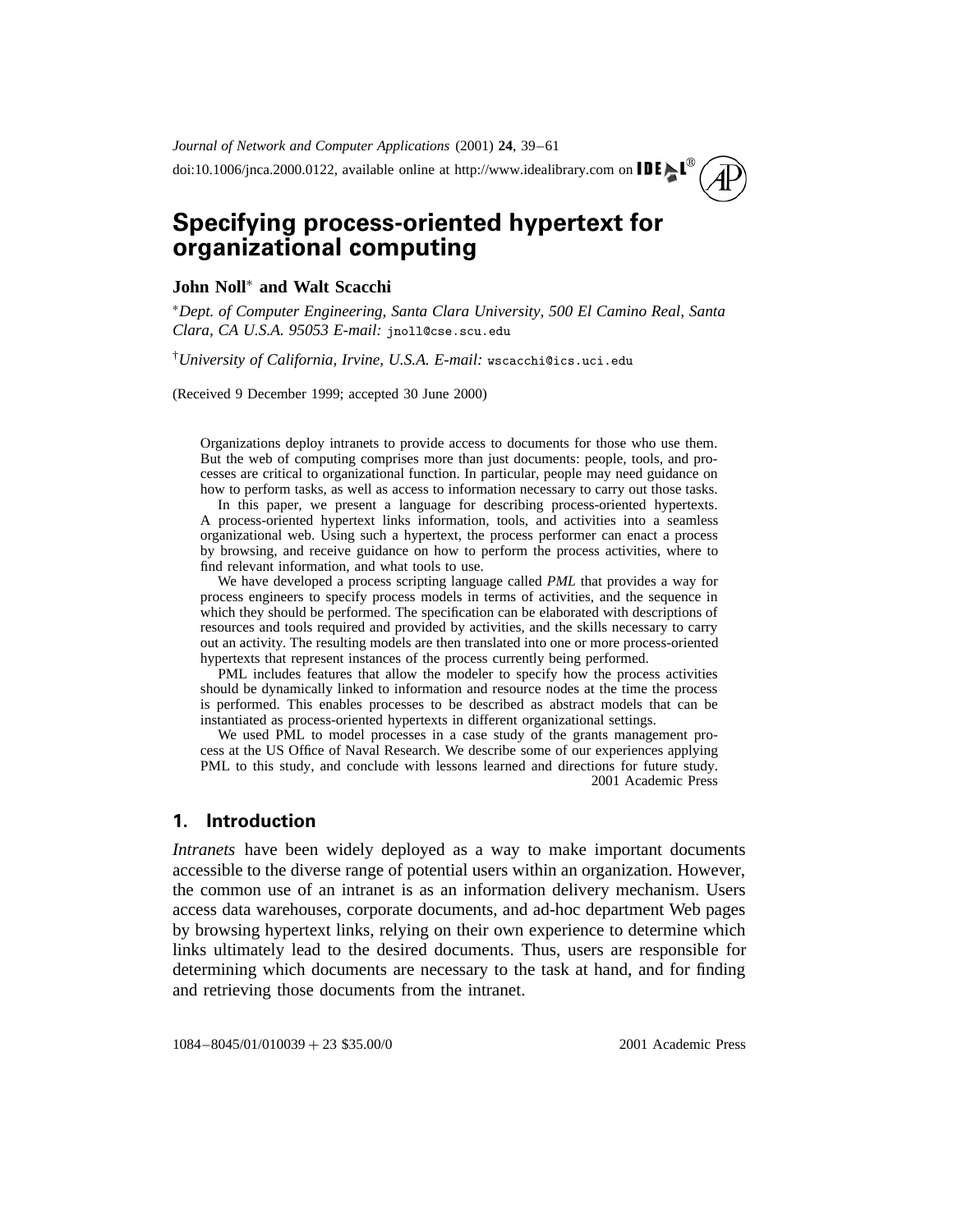By contrast, *workflow* technology uses sequential activity descriptions to automate the flow of documents through the organization [1]. Each step in the workflow modifies the document as it flows through the process. This can be viewed as the delivery of documents to the document consumer, according to some process specification.

Kling and Scacchi describe the relationships among organizational processes, tasks, documents, applications, development tools, users and other resources as the 'web of computing' [2]. While conventional notions of intranets and workflows address a particular aspect of the web of computing, neither by itself is sufficient to support the wide spectrum of organizational relationships and activities. A workflow application may deliver a document that is the main focus of a particular task, but the human agent responsible for performing that task may require additional information (procedure manuals, regulatory documentation, historical data) that is part of the work context necessary to complete the task.

For example, a grants officer in a research funding agency may receive a request for funds dispersement via a workflow mechanism. In order to validate and approve the request, the officer requires the original grant text, rules governing allowable expenses, and information describing the current status of the grant funds. Intranets provide accessibility to these supporting documents, but only if the officer knows where to find them.

In order to support the entire information processing and sharing activities of people working in an organization, we must determine and specify what is required in an environment that incorporates widespread information accessibility, guidance in performing individual tasks, and coordination among organizational activities. We call such an environment an *organizational web*, to reflect its role in supporting the web of computing [3].

Hypertext is the appropriate conceptual model for an organizational web. Hypertext linking allows the evolutionary construction of relationships among the wide diversity of information artefacts used by an organization. Our own research has shown that the hypertext data organization model is an effective integration approach to diverse information models [4]. In addition, the browsing model of interaction is now familiar to a vast population of computer users. Finally, the notion of guided tours [5] through hypertext links can be used to guide users through sequences of tasks.

This latter aspect of hypertext can be exploited to elevate the intranet from a passive data repository to a *process-oriented hypertext* that provides active support of organizational processes. Process-oriented hypertexts are hypertexts of linked documents and tasks across an organizational web. The document web within the organizational web is composed of legacy data sources and new documents; the process web is overlayed (conceptually) onto the document web as a set of linked tasks.

Process-oriented hypertexts extend conventional hypertext environments by providing mechanisms that support process *guidance*: explicit process control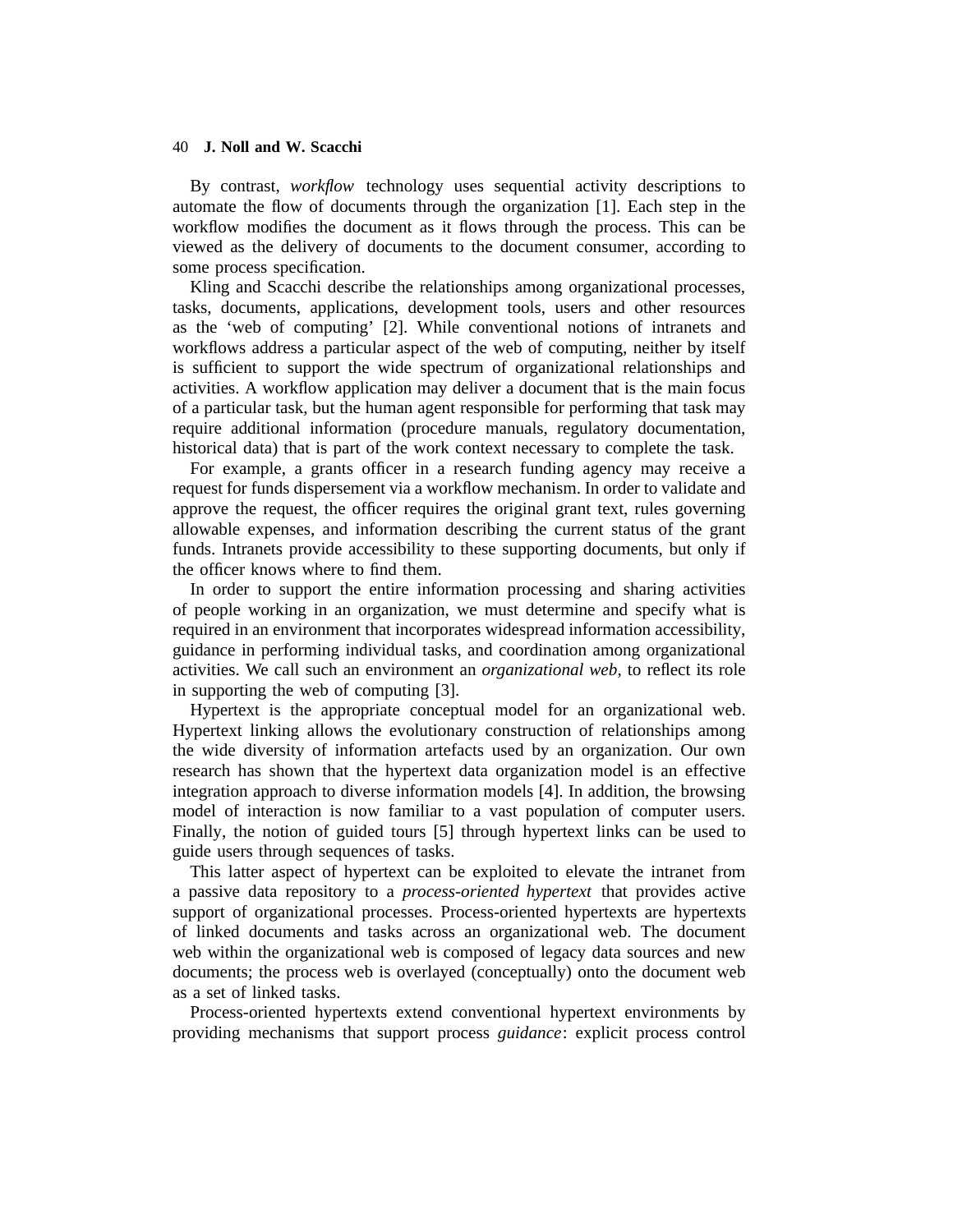flow constructs that direct a process user to browse hypertext-based information objects and to perform user role-specific tasks that evolve the state of the visited objects; *control*: ensuring that process steps are performed in the correct order, and that each step produces the desired result; and *monitoring*: process measurement, logging of process events, potential replay of process steps, etc. useful for planning and improvement [6].

It is possible to hand-craft a process-oriented hypertext using integration technologies like Common Gateway Interface (CGI) programs, scripting languages, database application generators, and workflow tools<sup>\*</sup>. In this approach, business rules are encoded into program scripts or other procedural specifications. Such specifications begin with a model of the process to be implemented, but because the process is *implicitly* represented as a sequence of application and tool invocations, database transactions, and other operations glued together with procedural code, the process itself is opaque to most users. This makes it difficult to validate the implementation against the actual process, and to analyse the result for improvement. Furthermore, they require a variety of specific programming skills in addition to process analysis and modeling expertise, making it difficult for actual process owners and performers to (re-)design their user- or domain-specific processes.

In this paper we present an alternate approach using an extensible process scripting language called *PML*, and its associated execution mechanism (called *PEOS*), to describe organizational webs in a form that enables the specification, validation, analysis, and execution of process-oriented hypertexts.

Using PML, a process is represented *explicitly* as a script specifying process tasks, the order in which they should be performed, and links to required resources, related documents, and tools. A single PML specification can be translated into several representations, including a process-oriented hypertext, which are tangible, visual, and explicit. Thus, they can be quickly reviewed, and opportunities for revision can be quickly identified, by process owners and users, without knowledge for how processes might be implemented by an information system.

PML also provides extensibility by allowing executable code fragments or tool invocations to be included in task descriptions; users automatically execute these descriptions or tool invocations by browsing the resulting process-oriented hypertext.

PML specifications can be developed and maintained by process users or process owners, either as program text or through visual modelling tools. Thus, process owners and users can be empowered to design and redesign process flows, resource dependencies, organizational constraints and business rules. This means process owners and users can readily develop and articulate workflow and information sharing patterns that make their work interesting and more satisfying,

<sup>\*</sup> See, for example, www.seagate.com/support/npf/disc\_ata/flowchart\_ata.html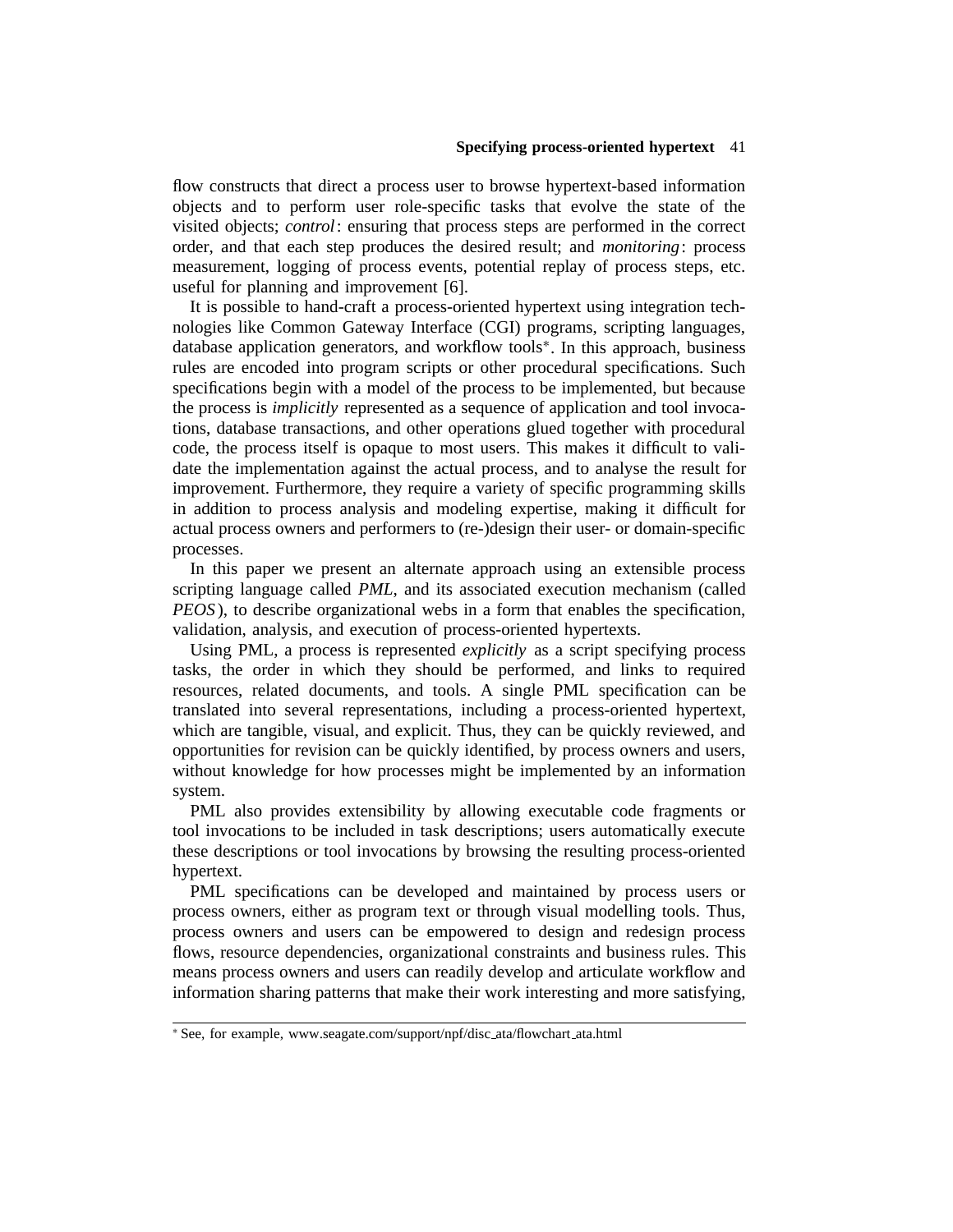since they can see ahead to where their process flows are going, as well as where they came from.

In the next section, we survey related work to place our approach in context. Then, in Section 3 we present the PML language features. In Section 4 we discuss enactment of processes specified using PML. Finally, in Section 5 we conclude with a discussion of our experience using PML to model and prototype processes of the US Office of Naval Research.

# **2. Related work**

#### 2.1 *Process and Hypertext*

While often considered a mechanism for modelling data to be consumed by applications, many researchers have recognized the potential of hypertext as a formalism for representing computation in general, and organizational processes in particular.

Early work in this vein extended the conventional notion of hypertext with executable nodes. For example, KMS provided a built-in scripting language for creating executable nodes, and could also pass nodes to the operating system for compilation and execution [7]. PML supports a generalized version of this concept through its 'script' field.

Proxhy extended this latter mechanism by associating applications with node types, and automatically launching the application when a user visited a node of the associated type [8]. HOSS purports to model 'behaviour' explicitly as a concept in hypertext [9].

Trellis represents a different approach by modelling computation in the structure of the hypertext graph, specifically as a petri-net [10]. An organizational process can be modelled as a petri-net in Trellis, providing guidance through directed browsing based on the propagation of tokens through the petri-net [11]. Trellis also incorporated a language for describing the petri-net hypertext as a program.

CHIPS [12] most closely embodies the notions of organizational webs and process-oriented hypertext. CHIPS attempts to support enactment of both defined and emergent organizational processes; the former are modelled by hypertext graphs that capture process flow, while the latter are supported by 'activity spaces', a hypertext work area supporting group communication [13]. An interesting feature of CHIPS is that it enables process performers to modify the process being enacted by adding or modifying the nodes and links that represent the process.

While the ultimate goal, and realization, of these techniques is similar, our approach differs in two significant ways. First, in each case there is an implicit assumption that the process models and the product structure are developed concurrently, before any products are created. For example, CHIPS instantiates a new activity space containing new information (product) nodes when a new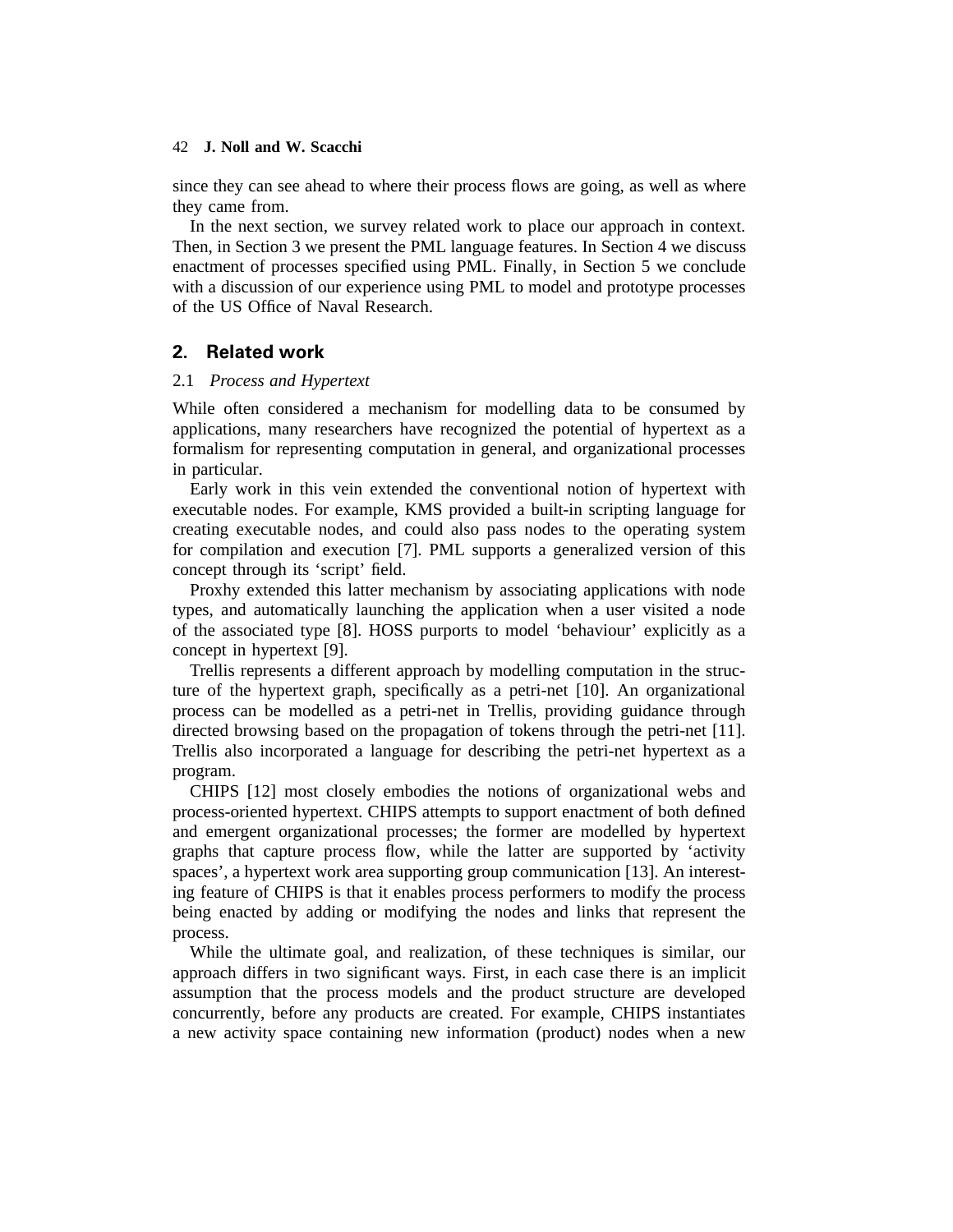process instance is created. By contrast, an explicit goal of PML is to model and support an organization's current processes, as applied to existing legacy products; and, to support new processes applied to existing products. PML's execution mechanism is designed to co-exist with, but be separate from, an organization's existing intranet or hypertext environment.

Second, the PML approach follows a process engineering model based on Osterweil's concept of *process programming*, an attempt to apply techniques of software development to process modelling and enactment [14]. This notion proposes that processes be described using languages similar to conventional programming languages, enhanced with specific constructs for modelling software processes. As such, PML is similar to Trellis's scripting approach, and contrasts with the model employed by KMS or CHIPS, which is based on hypermedia authoring.

#### 2.2 *Process programming*

The process programming concept has yielded a variety of languages for describing software processes, including APPL/A [15], JIL [16], and PML. Several approaches to executing such descriptions have been implemented.

One approach starts with a conventional programming language (for example, Ada) and enhances it with process modelling constructs. The resulting language is then used to build 'process aware' software tools, which are applications compiled from programs written in the enhanced programming language.

Another approach embeds a process language interpreter into a software development environment. The process descriptions may be in the form of rules [17–19], Petri-Nets [11, 20], or process programming languages [21]. The interpreter uses the process description to direct the development process, by guiding and constraining the invocation of tools integrated into the environment. Garg and Jazayeri present an excellent survey of process oriented software development environments in [22]. Nonetheless, process-oriented software development environments have been criticized for the limited focus on processes that can be carried out using such an environment [23].

### 2.3 *Workflow*

Workflow automation has achieved enormous commercial success automating routine business processes. Commercial workflow software frequently uses a message-based model for task automation, in which human enactors are notified of pending tasks via electronic mail messages, which include the documents to which the tasks apply. Thus the term 'workflow' is often used to describe the flow of documents through an organization, where each step in the flow applies some modification to the document [1].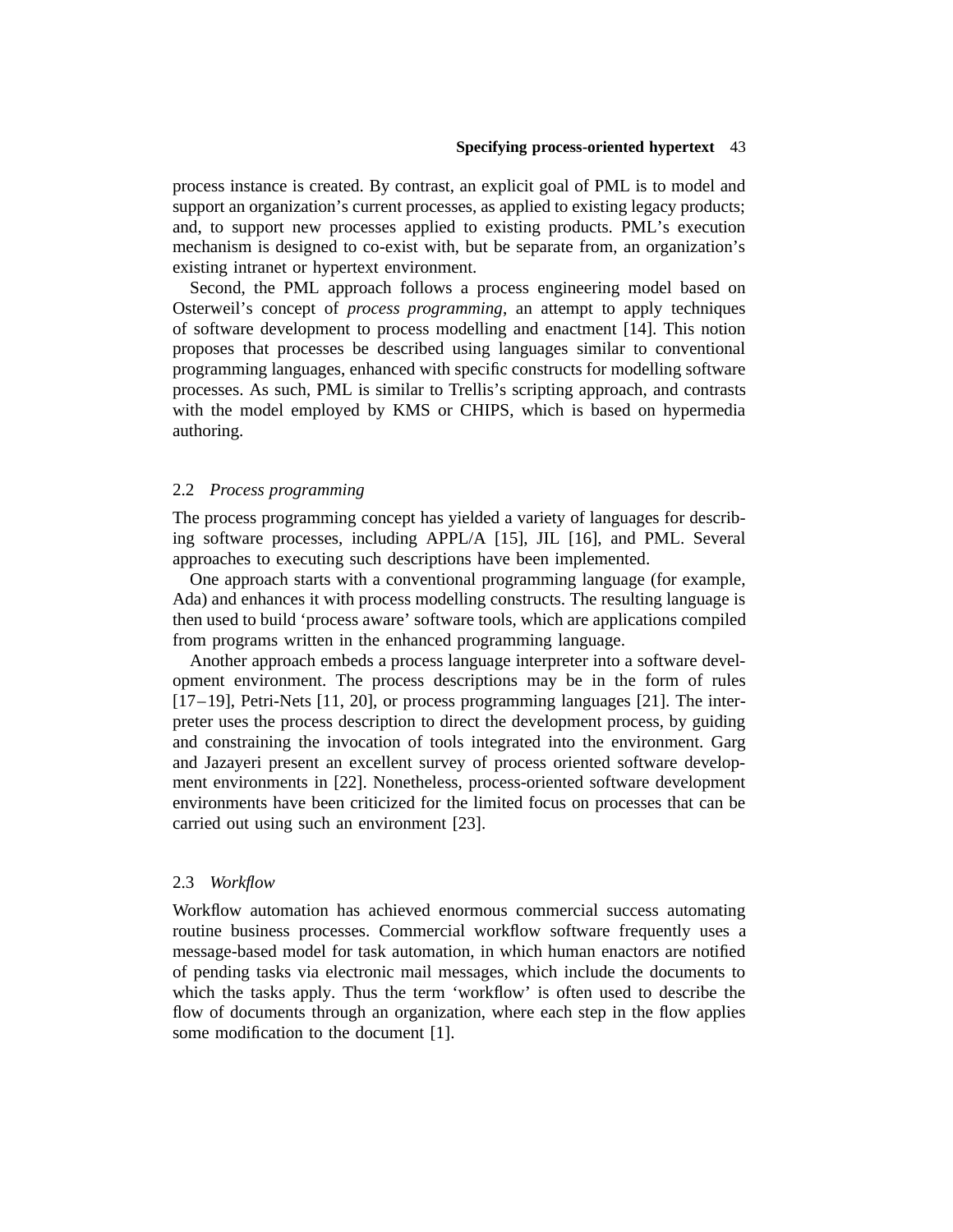The goal of contemporary workflow research is to expand the scope of workflow automation to 'adaptive and dynamic work activity coordination and collaboration' [24], highly distributed 'virtual corporations', and processes involving participants outside of a given organization [25]. However, common process representations in workflow software have been limited to directed graphs [1], Petri-nets [26], rules [27], and agents [28], rather than utilizing hypertext structures as suggested here.

The widespread deployment of web browsers has motivated many workflow vendors to provide HTTP/HTML support for their workflow products [25]. This is typically accomplished by providing an HTTP gateway to some existing workflow or process engine. The objective is primarily to exploit the ubiquitous browser infrastructure, rather than take advantage of the hypertext-like information space to which browsers provide access. A few research projects, however, seek to embed process support into the browser itself, for example via Java 'agents' [28].

Overall, a common thread in workflow and process research is the idea that a process model must move towards an ever more complete description of the organization that performs it; this requires a rich representation formalism that can capture the sequence of activities, the products or resources to which they apply, the human or software agents that perform them [29], and a myriad of relationships that link them. This can lead to powerful modelling notations, but unfortunately also to complicated models that are difficult to construct and understand. It also leads to self-contained execution environments that assume all activities and artefacts are part of the environment.

By contrast, PML separates the organization and its members, artefacts, and processes. Rather than describing the organization as a process, PML describes how processes fit into the larger organizational context; the organization is a framework for performing a collection of processes.

# **3. The PML language**

PML<sup>\*</sup> is a process specification language that enables process engineers to describe organizational processes in a form that can be translated into a variety of representations. Using PML, one can describe processes in terms of an organizational web of tasks, products, tools, agents, and supporting documents needed to perform the tasks. The resulting process specification can then be compiled into a process-oriented hypertext that represents an instance of the process being performed.

<sup>Ł</sup> The name 'PML' was originally an acronym for 'Process Markup Language', a name that reflected our initial attempt to develop an SGML-like notation for specifying processes. Since then, the syntax has evolved considerably to its present from. Thus a more appropriate name might be 'PSL' (Process Scripting Language), but we have kept the original name for historical reasons.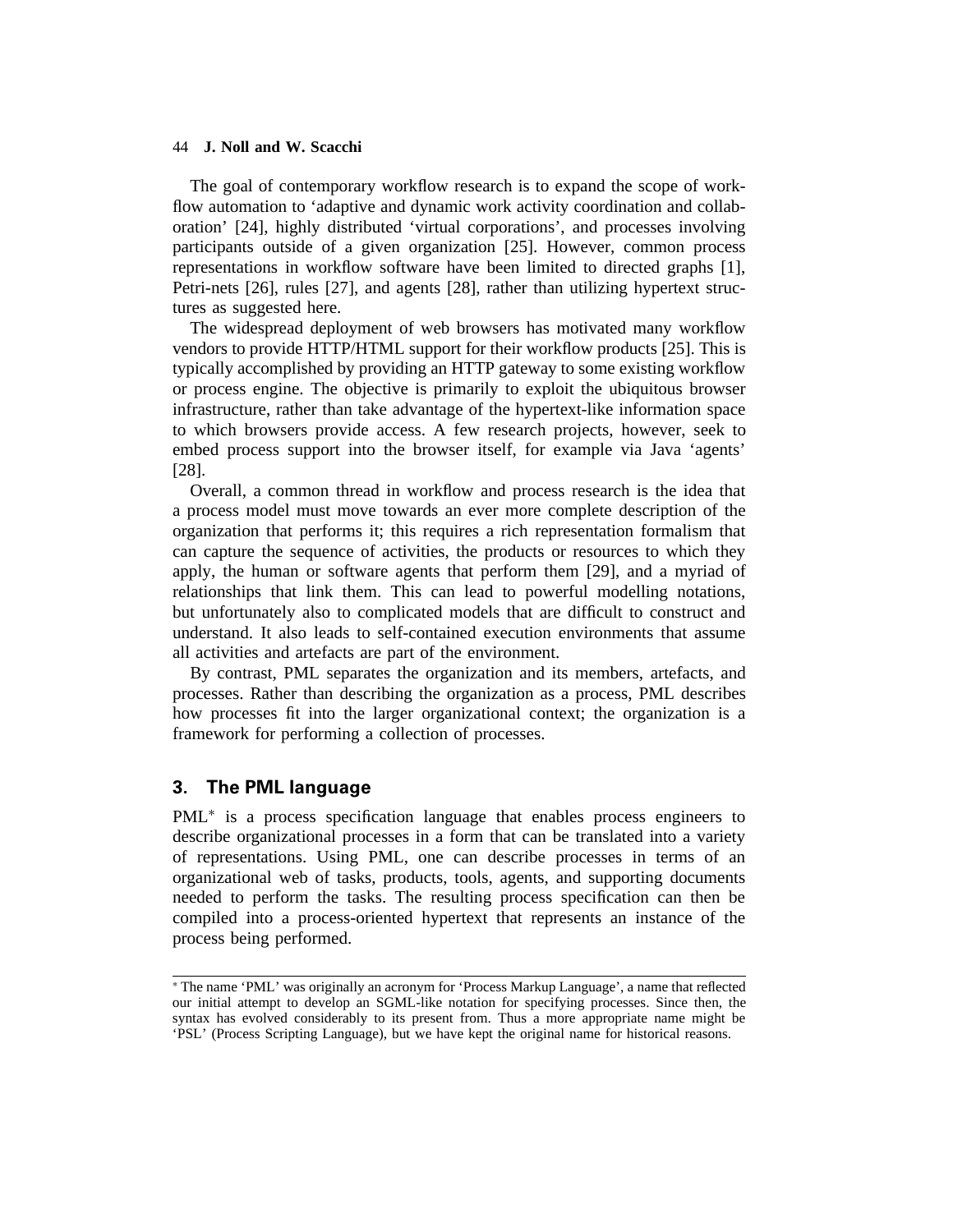PML was developed as part of a research study conducted for the US Office of Naval Research. The study examined ONR's grants management process with the goal of streamlining the process and deploying process support on an intranet [3, 30]. The analysis was conducted using process analysis techniques developed at the University of Southern California's ATRIUM Laboratory [31]. Our methodology comprised a sequence of process capture and refinement steps:

- 1. Interview individuals to capture process steps. Interviewers used a tabular format to describe the processes in outline form.
- 2. Translate interview outlines and notes into a formal, high level process description.
- 3. Conduct collaborative group validation and analysis of the resulting models, during which process performers critiqued and refined process descriptions by examining graphical depictions of processes generated from the high level specifications.
- 4. Develop executable prototypes of process enactment systems based on refinements and improvements resulting from the group analysis.

This methodology led to the requirement for a modelling formalism that could be translated into executable prototypes, while at the same time be flexible enough to enable incremental process modelling. We also needed a language that would allow the modeller to generate new models and revise existing models quickly, to enable rapid refinement during 'live' validation sessions with actual process performers. Also, we needed to incorporate existing (and future) tools and documents, that were part of ONR's infrastructure, into the process descriptions, to capture the interaction of processes with the broader organizational context. Finally, we wanted a language that was concise and easy to comprehend.

As can be seen from [Fig. 1,](#page-7-0) the resulting language is straightforward and compact, comprising task descriptions and a minimum set of control flow constructs (sequence, branch, and iteration). In the following sections, we describe the specific features of PML and give examples of their application.

### 3.1 *Language features*

A PML process description specifies the tasks or activities that comprise a process, and the sequence in which they should be performed. Thus, a PML specification has two parts: description of the tasks or activities to be performed, and specification of the flow of control defining the order of task performance.

3.1.1 *Actions*. The activities of a process are called *actions*. Actions represent primitive steps in a process. An action specification may have several fields: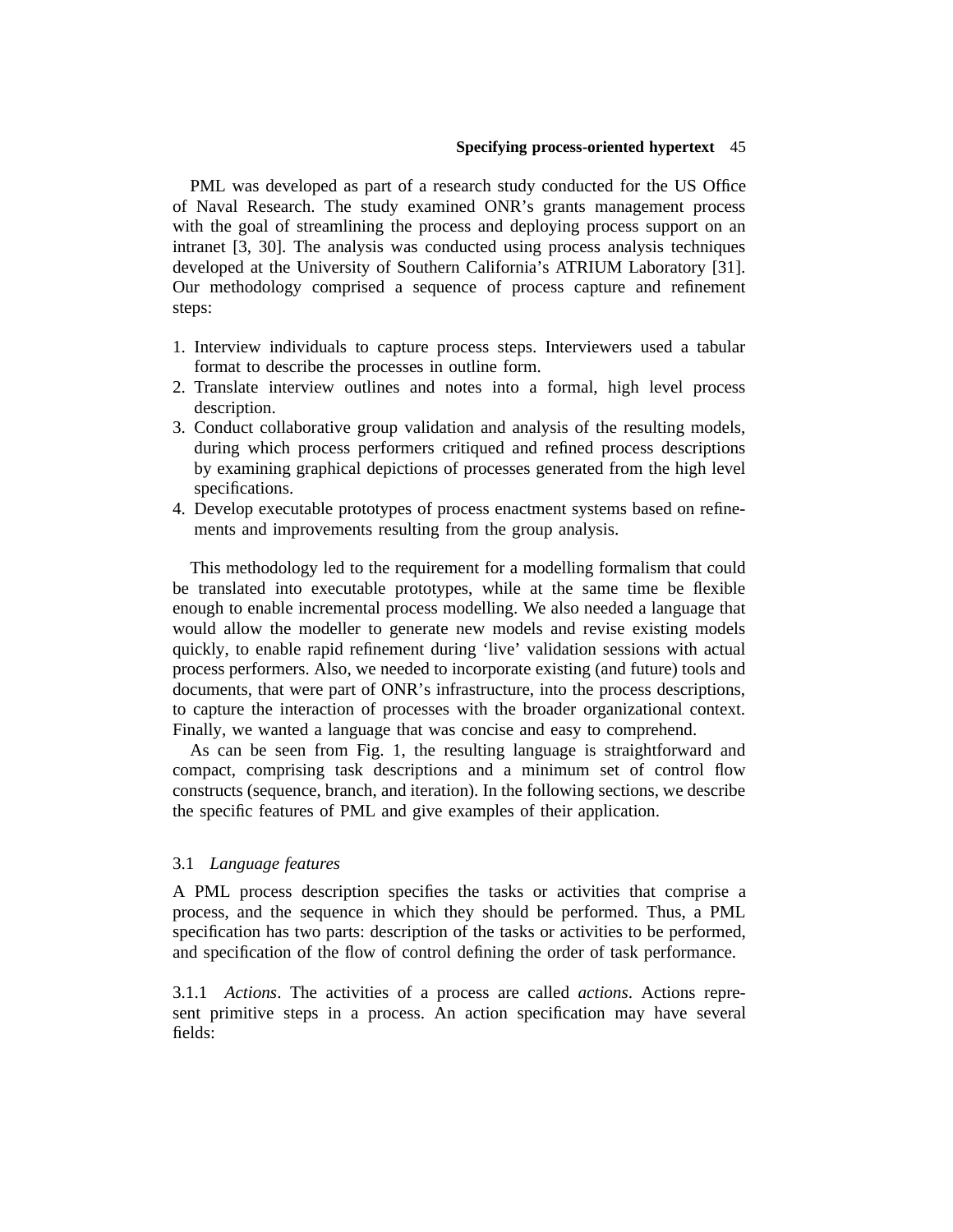```
\langle process \rangle \rightarrow process \langle identifier \rangle \{ \langle primlist \rangle \}\langleprimlist\rangle \rightarrow \langleprimitive\rangle \langleprimlist\rangle | \varepsilon\langleprimitive\rangle \rightarrow \langlesequence\rangle | \langleiteration\rangle | \langlebranch\rangle | \langleaction\rangle\langle sequence \rangle \rightarrow sequence \langle identifier \rangle \langle (primitive) \rangle\langleiteration\rangle \rightarrow iteration \langleidentifier\rangle {primlist}
\langle branch \rangle \rightarrow branch \langle identifier \rangle \{ \langle printing \rangle \}\langle action \rangle \rightarrow action \langle identifier \rangle \langle type \rangle \langle \langle special \rangle \rangle\langle \text{type} \rangle \rightarrow \text{ manual} | executable
\langle \text{spectist} \rangle \rightarrow \langle \text{spec} \rangle \langle \text{spectist} \rangle | \varepsilon\langle spec \rangle \rightarrow \langle spectype \rangle {\langle selector \rangle}
\langlespectype\rangle \rightarrow requires | provides | tool | agent | script
\langle selector \rangle \rightarrow \langle url \rangle | \langle filename \rangle | \langle string \rangle | \langle predicate \rangle\langlepredicate\rangle \rightarrow \langleidentifier\rangle | \langlequery\rangle\langle query \rangle \rightarrow \langle term \rangle | \langle term \rangle \langle boot \rangle \langle query \rangle | \varepsilon\langle \text{term} \rangle \rightarrow \langle \text{identifier} \rangle. \langle \text{identifier} \rangle \langle \text{op} \rangle \langle \text{value} \rangle\langle \text{bool} \rangle \rightarrow ||| \cdot \&\&\langle op \rangle \rightarrow == | != | < | > | <= | <=
\langle value \rangle \rightarrow \langle number \rangle | \langle string \rangle
```
**Figure 1.** The PML grammar.

- *Name* The name of the action.
- *Type* The action type, either 'manual' or 'executable'. An action typically is a task or activity performed by a human agent. However, many processes also include steps that can be completely automated. PML allows for such steps using the executable type.
- *Agent* The agent field specifies the role an agent performing the action should have.
- *Script* One of the chief advantages of enactable process descriptions is their usefulness for providing guidance to human agents performing the process. The script field can be used to provide such guidance, as well as links to supporting documentation. It's contents can be one of the following:
	- 1. A narrative description of the action, in plain text or HTML markup.
	- 2. HTML markup specifying a form to be completed as part of the task. The form's fields are bound to variables in the process instance's execution context (see Section 4.3), so they can be used in resource predicates as shown.

[Figure 2](#page-8-0), which shows a PML description that models a proposal submission process, depicts this use of the script field. The resulting display is shown in [Fig. 4](#page-16-0); note that the script field has been rendered as an HTML form, as specified.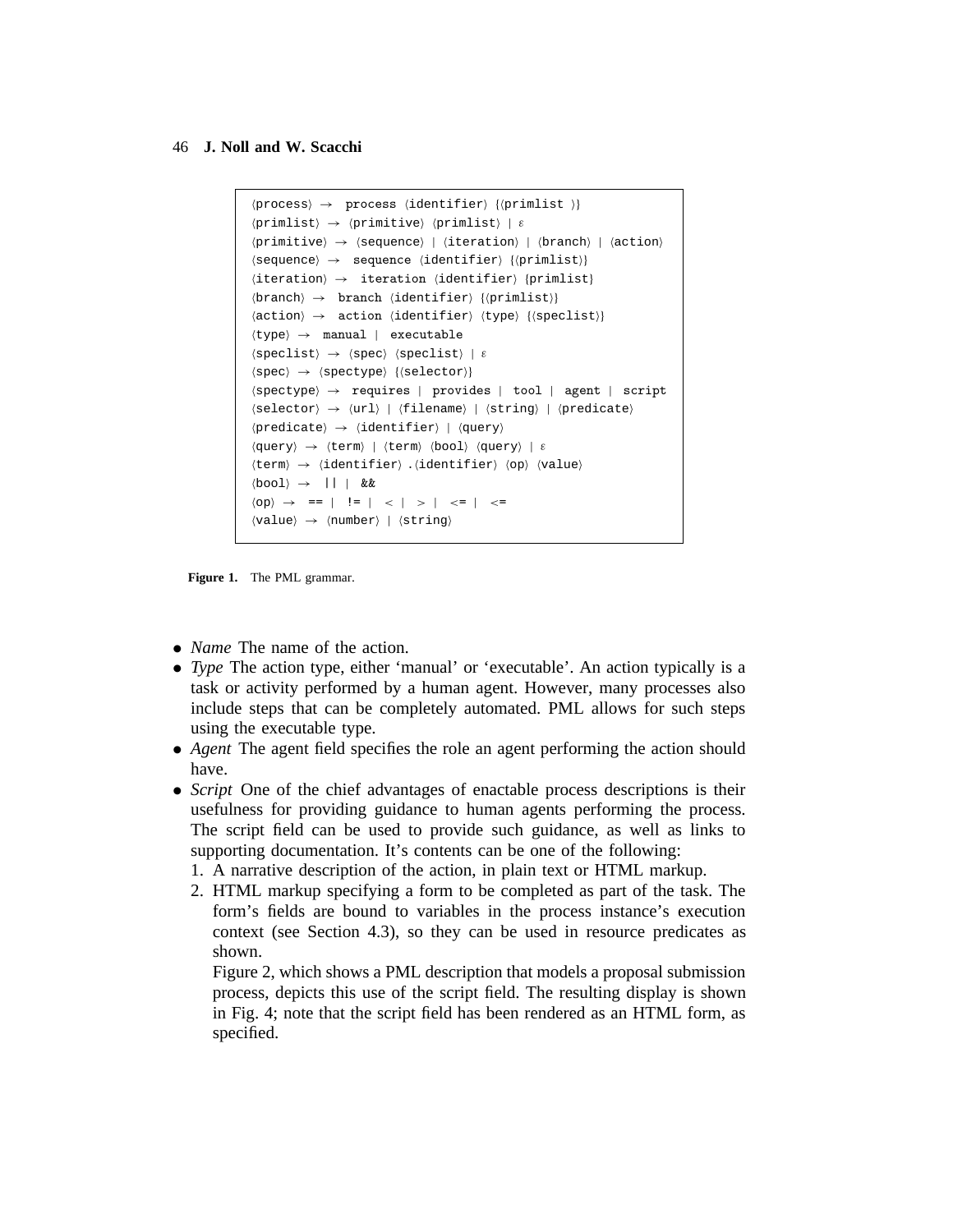```
/*
* Process for submitting proposals to ONR.
*/
process proposal submit f
  action submit proposal f
    agent { PrincipalInvestigator }
    requires { proposal }
    provides { proposal.contents == file }
    script f
        "<p>Submit proposal contents.
        <p>BAA to which this proposal responds:
        <input name='baa' type='string' size=16>
        <br>Proposal title: <input name='title' type='string' size=50>
        <br>Submitting Institution: <input name='institution'
            type='string' size=25>
        <br>Principle Investigator: <input name='PI' type='string'
            size=20>
        Email: <input name='PIemail' type='string' size=20>
        <br>Contact: <input name='contact' type='string' size=20>
        Email: <input name='contactEmail' type='string' size=12>
        <br>Proposal contents file: <INPUT NAME='file' TYPE='file'>"
    \}\}action submit budget f
    agent { PrincipalInvestigator }
    requires { proposal }
    provides { proposal.budget == file }
    script f
        "<p>Submit budget.
        <br>Proposal title: <input name='title' type='string' size=50>
        <br>Budget file: <INPUT NAME='file' TYPE='file'>
        <br>Email address of contact: <input name='user id'
            type='string'>"
    g
  <sup>1</sup>
  action submit certs f
    agent { PrincipalInvestigator }
    requires { proposal }
    provides f proposal.certs == file && proposal.certifier == user id
\mathcal{F}script f
        "<p>Submit electronically signed certifications.
        <br>File containing signed certifications: <INPUT NAME='file'
            TYPE='file'>
        <p>User ID of signature: <input name='user id' type='string'>"
    \rightarrow\}\mathcal{E}
```
**Figure 2.** A proposal submission process described in PML.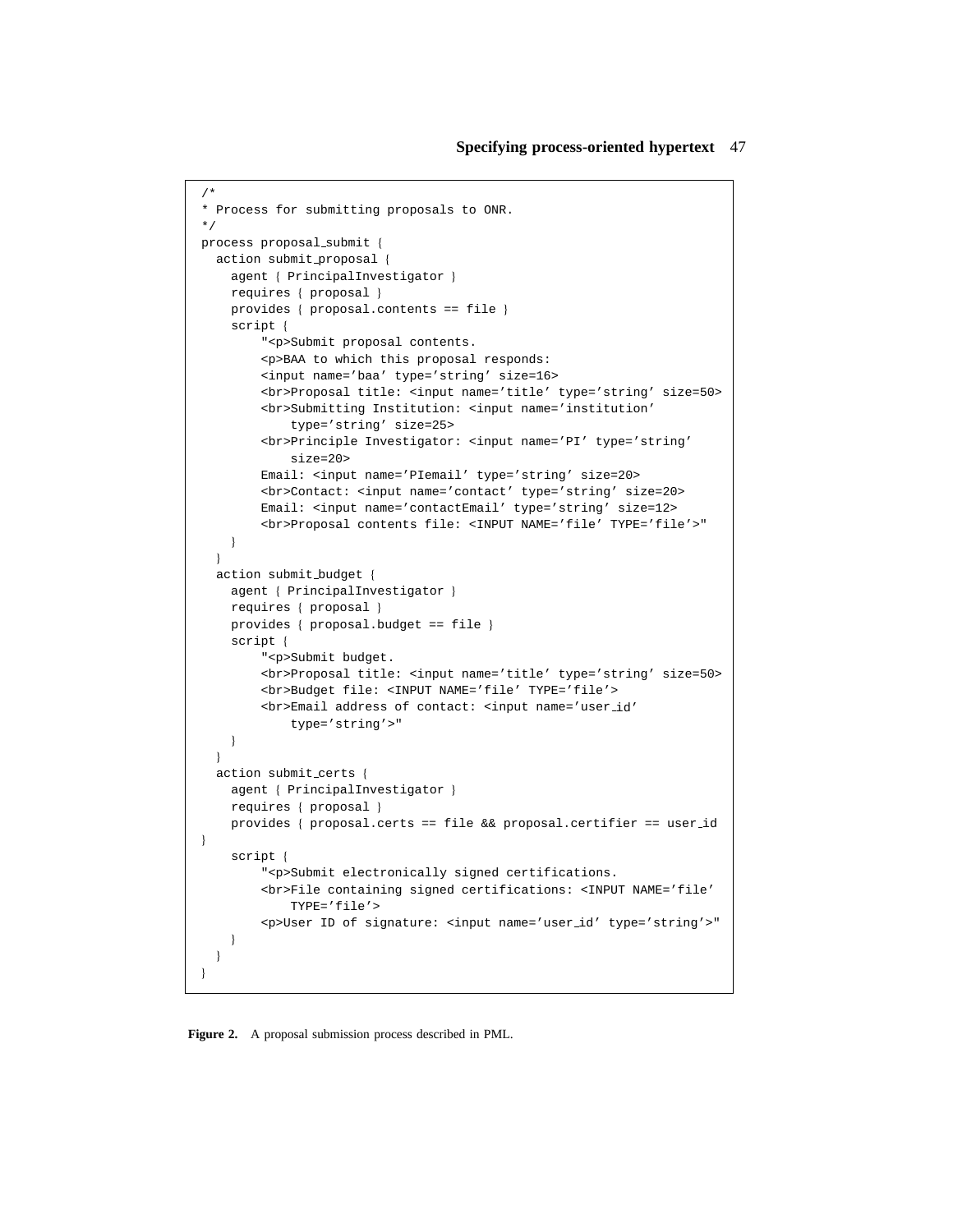- 3. For executable actions, the script field contains executable code written in a scripting language (such as TCL, Perl, sh, etc.) to be executed by the operating system's shell.
- *Tool* Tools used to perform the action are specified as a string to be executed as a command by hypertext browsers that can run external programs.
- *Requires, Provides* The purpose of enacting a process is to produce or modify some tangible resource, called the *product* of the process. The resource fields of an action specify any objects (file, Web page, string, variable, or selection predicate) required to perform the action, and the products produced by the action. Resources are discussed in further detail in Section 3.2

Of these, only the name is required; the type defaults to 'manual', and the other fields are optional. Thus, PML specifications can evolve from high level process skeletons, that describe only the names of actions and the sequence in which they are to be performed, to detailed specifications that can be compiled into an executable form to produce complete process-oriented hypertexts.

3.1.2 *Control flow*. A process specification describes the actions (tasks) that should be performed to carry out the process, and the sequence in which those actions should be performed. While our experience has shown that most processes are sequential in nature, there are situations when one must specify concurrent or alternate actions, or sequences of actions that should be repeated.

PML has four control flow constructs for specifying the order in which actions should be performed: *sequence*, *iteration*, *selection*, and *branch*:

- *Sequence* specifies a set of actions that should be performed one at a time in a specific order. In general, sequences are useful for modelling the hierarchical structure of processes: sub-processes are represented by sequences, primitive actions by actions.
- Selection Selections specify a set of actions, only one of which should be performed. They are used to describe decision points in the process. The 'SendRequest' example in [Fig. 3](#page-10-0) illustrates how PML models decisions using selections: a request should be sent *either* to the Program Officer if the grant is an ONR grant, or to the Grant Officer if the grant is from another agency, but administered by ONR.
- *Branch* A branch specifies a set of actions that can performed concurrently, in any order. The actions enclosed in a branch block must all be completed before the process can proceed past the block, but the order in which they are performed is unimportant.

In [Fig. 3](#page-10-0), a branch ('PrepareRequest') is used to specify that the request should be sent as both an email message and a written letter. Order is not important, and the actions may be done concurrently.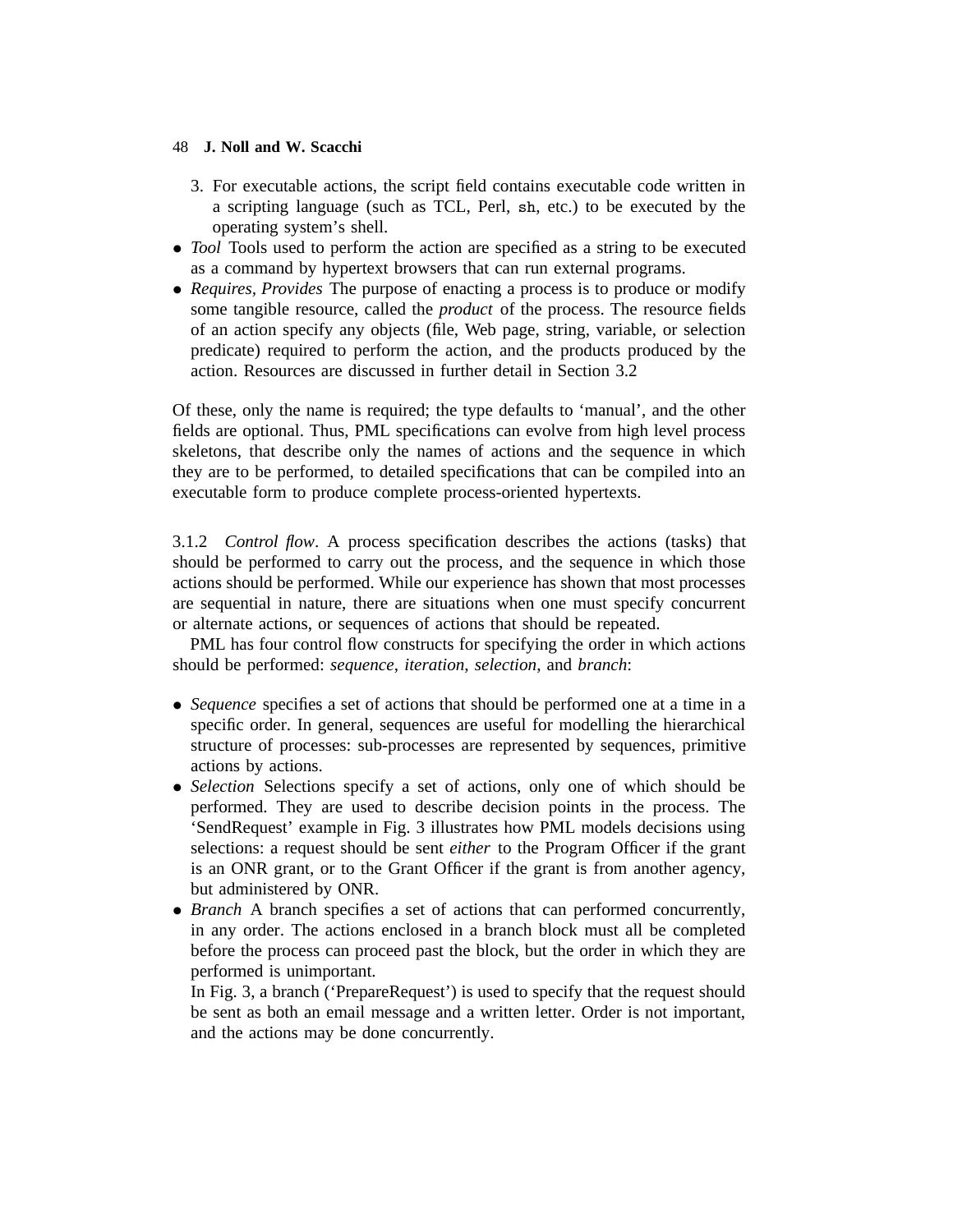```
/* No Cost Extension Request. */
sequence HandleNCERequest f
   action ReviewForCompleteness f
       requires { GrantRecord }
       agent { GrantAdministrator }
   \mathcal{E}branch PrepareRequest f
       action PrepareEmailRequest f
            requires { GrantRecord }
            provides { DocumentRequest }
            agent { GrantAdministrator }
       \mathcal{E}action PrepareWrittenRequest f
            requires { GrantRecord }
            provides { DocumentRequest }
            agent { GrantAdministrator }
      \mathcal{E}\}select SendRequest f
       action SendToPOifONR f
            requires { DocumentRequest }
            agent { GrantAdministrator }
       \mathcal{F}action SendToGOifNotONR f
            requires { DocumentRequest }
            agent { GrantAdministrator }
      \}\mathcal{E}iteration FollowUp f
       action FollowUpNCERequest f
            requires { DocumentRequest }
            agent { GrantAdministrator }
       \mathcal{E}\}\mathcal{E}
```
**Figure 3.** A PML process fragment modeling 'No Cost Extension Request'.

Branches are useful for describing the situation that occurs in many real processes: there is a nominal sequence in which actions should be performed, but in reality persons performing the actions do them in parallel, switching frequently among tasks.

The parallel nature of branches means that each arm of the branch represents a sub-process that executes concurrently with its neighbours.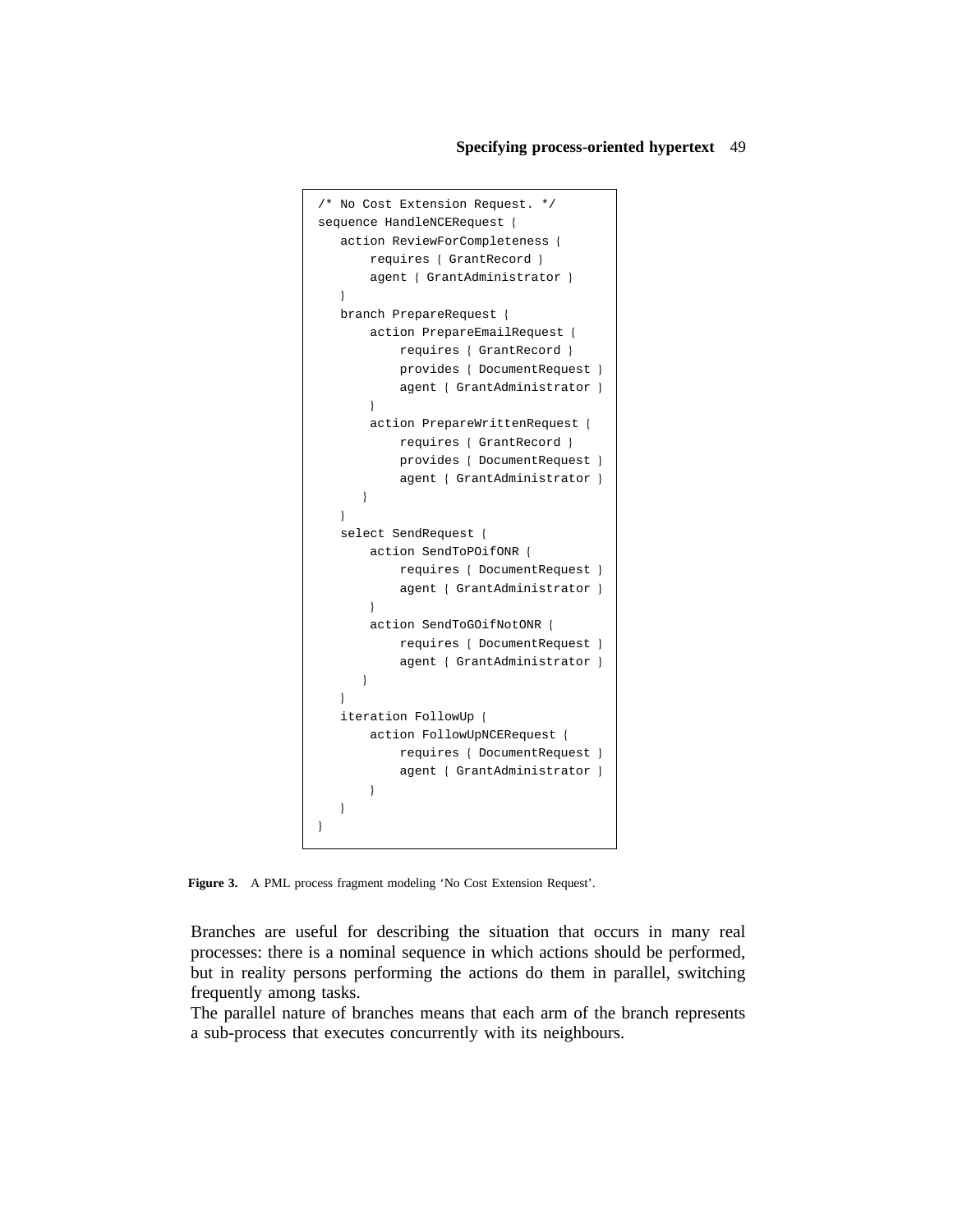• *Iteration* Iteration occurs over sequences of actions; the agent enacting the process decides whether to enter the loop by selecting the first action in the loop, or skip/exit the loop by selecting the first action following it. In [Fig. 3](#page-10-0), the 'FollowUp' task is performed until a response is received from the Program or Grant Officer. This allows the process performer to submit as many follow-up requests as necessary; note that the decision to exit the loop is made by the process performer when the desired response is received.

Using this small set of control flow primitives, it is possible to capture a wide variety of situations involving decisions and concurrency.

### 3.2 *Resources*

The resource fields of an action declaration in a PML process model specify what resources (products) the action *requires* for execution, and *provides* after execution; thus, they define pre- and post-conditions of actions in a process. A name in a resource field defines a variable that is bound to an instance of a resource at run time (either when the process instance is created, or as the result of a query); these bindings are resolved within the context of the virtual repository, a logical warehouse or database which contains all of the resource instances to which processes may apply (see section 4).

In addition to resource names, resource fields may contain expressions that specify constraints on the state of resources required as input for an action (the *requires* declaration), and assert what state those resources have when the action completes (the *provides* declaration). These expressions have the following form:

```
requires { resourceName.attributeName op value }
requires f resourceName.attributeName op value &&/||
   resourceName.attributeName op value ...g
provides { resourceName.attributeName op value }
```
*Op* may be any comparison operator: ==, !=, <, >, etc. The *value* may be any value appropriate for the type of the resource under comparison. In a *requires* field, the resulting expression is a predicate indicating the required state of the input resource. In a *provides* field, the expression is an assertion of the state the resource will be in when the action is performed correctly.

#### 3.3 *Compilation*

The PML compiler translates PML process specifications into the components of process-oriented hypertext.

The compiler generates an action node template for each action specification in a PML model. When a new process instance is created, these templates are used to create action nodes for the new process instance. The action node serves as the primary integration component in a process-oriented hypertext.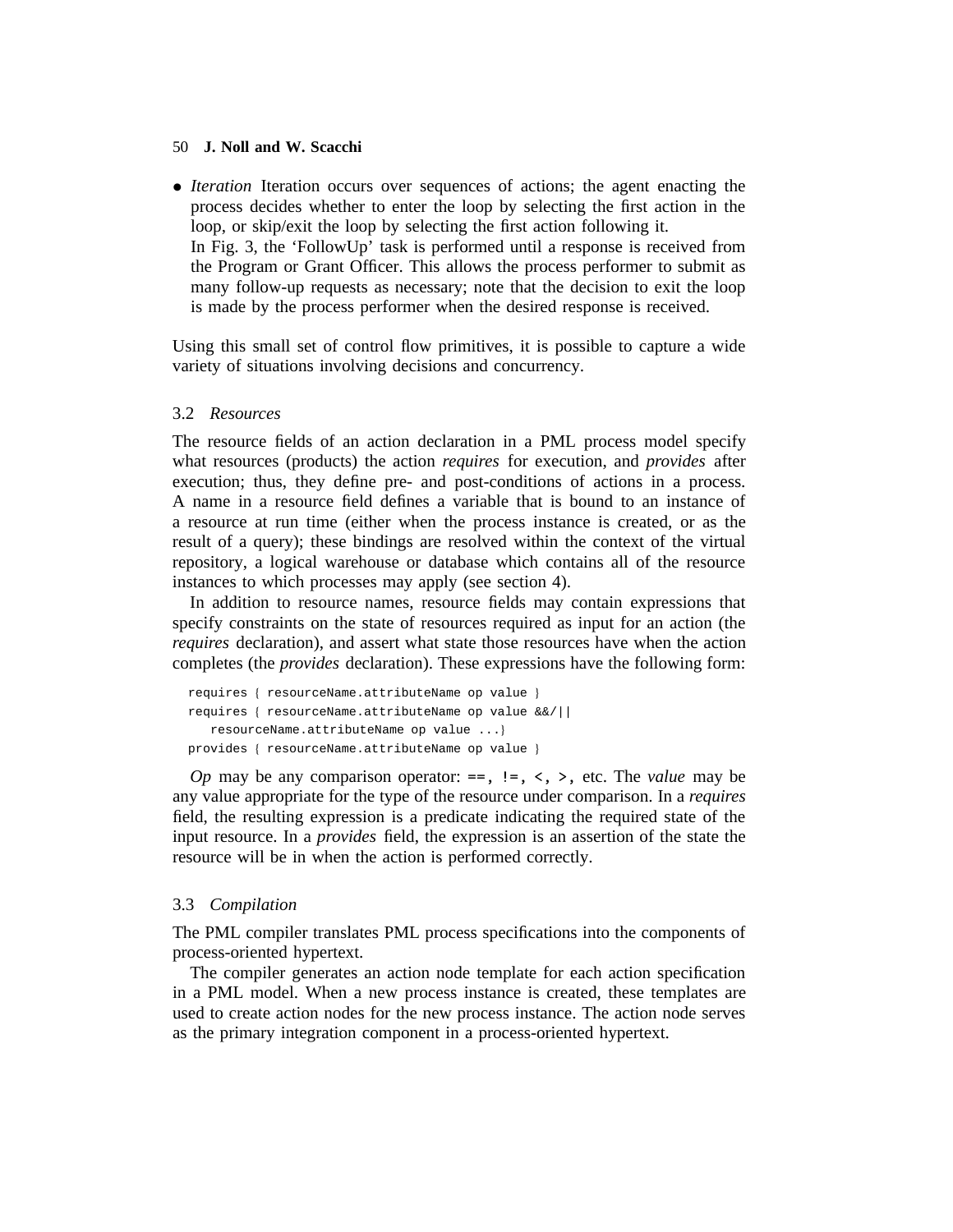The action node includes:

- A description of the task to be performed. If the action is 'executable', this will be an executable script to be passed to an interpreter for execution.
- Static links to supporting documentation and tools.
- Dynamic links to resources that the action will use or modify.

Links between actions represent the control flow of a process. Process performers can enact an instance of the process by traversing these links to visit action nodes.

Static links from action nodes to essential documentation are specified by markup tags in the description fields of actions. These allow the process modeler to incorporate portions of the organizational web into a process model.

3.3.1 *Resource binding*. The links between actions, and links to documents and tools, can be determined at compile time, as these are part of the process specification. However, links between actions and the resources they modify must be determined during process enactment. This is because some resources may not even exist until they are created by actions, or may not be in the correct state until modified by a previous action.

Thus, links from actions to resources are computed dynamically by the process execution mechanism. The compiler generates queries to the hypertext repository that are executed during enactment to determine whether resources are available to an action. The queries are derived from the expressions in an action's *requires* field; the compiler generates code for these expressions, to:

- 1. Query the repository for objects of the specified type whose state matches any predicates.
- 2. If this is the first reference to the resource name, bind the resource name to one of the objects matched by the query. Subsequent references to that resource name will refer to the bound object, which also becomes the destination of dynamic 'required resource' links from the action node.
- 3. If no objects match the query, the action transitions to the 'blocked' state; otherwise, it transitions to the 'ready' state.

Dynamic links greatly increase the power of a PML description. Using dynamic linking, multiple instances of a given process can be created by overlaying different control flow and resource links for each process instance; the PML execution mechanism updates these overlays as the processes are enacted.

Returning to the 'No Cost Extension' example, this means that the same PML process description can be used to guide a grant administrator through the steps required to manage multiple requests; the progress of each request through the process is tracked by a separate process instance, with its own set of control flow and resource links.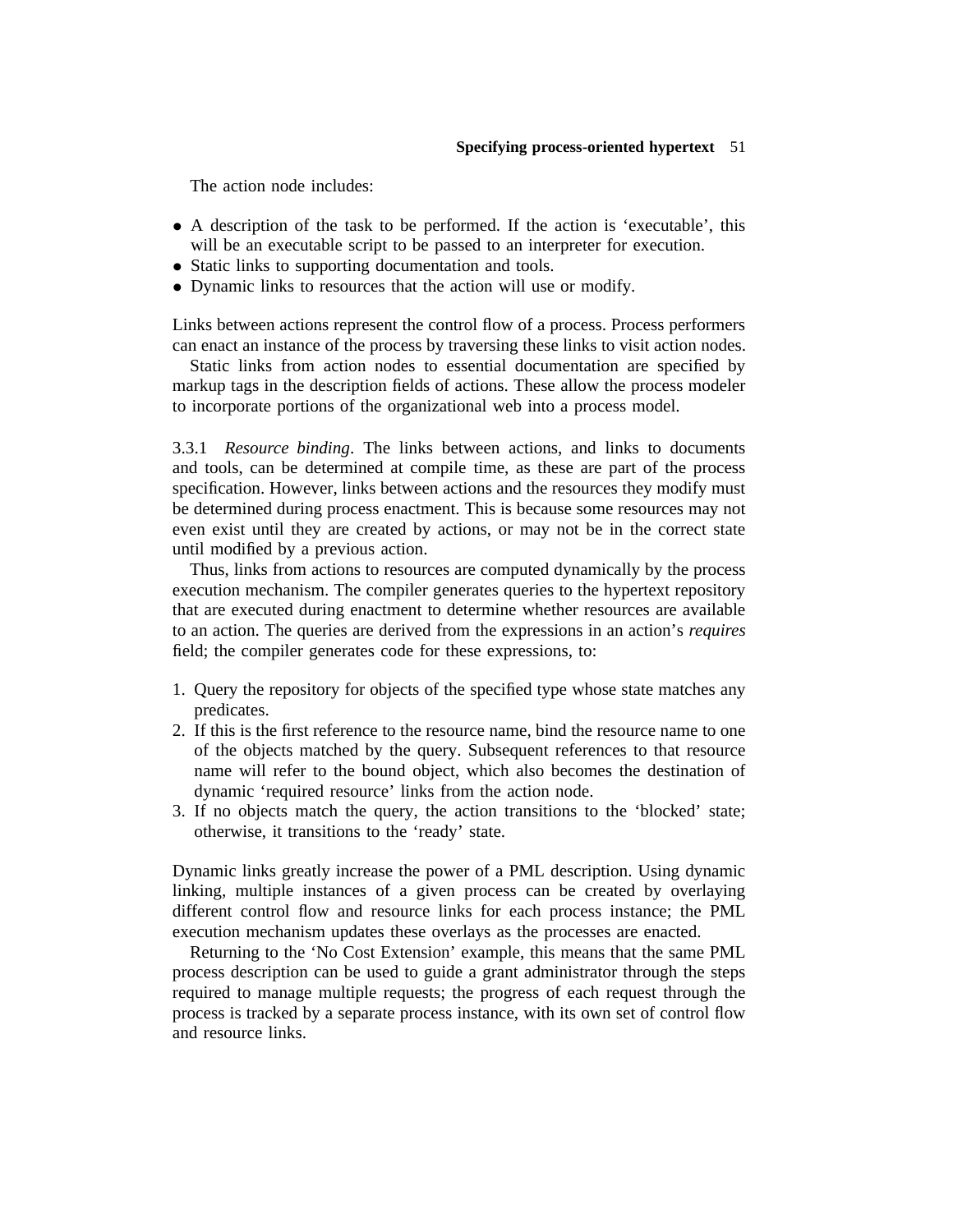### <span id="page-13-0"></span>**4. Enacting PML processes**

The PML enactment mechanism, called the Process Enactment Operating System (PEOS), has four main components:

- 1. Virtual Repository Interface.
- 2. PEOS server.
- 3. PML Virtual Machine.
- 4. Hypertext Browser.

These are depicted in [Fig. 5.](#page-17-0)

### 4.1 *Virtual Repository Interface*

The Virtual Repository Interface integrates a collection of distributed, autonomous, heterogeneous information sources and storage managers into a logically centralized virtual repository using a mechanism similar to that described in [4].

The objects and relationships in each information store are presented to clients of the virtual repository as objects with unique global identifiers and attributes. Storage management and internal representation, however, remain the responsibility of the each information store.

In the PEOS environment, both process objects (action nodes) and information objects (documents, etc.) are presented as hypertext nodes; relationships among these objects, including task precedence, document structure, etc. are presented as links among the information or process objects.

The repository interface exports the operations shown in Table 1. Note that tools update objects directly through an individual information store's native interface.

| Operation        | Arguments                                             | Description                                                                                                                                                                                                                                              |  |  |  |  |
|------------------|-------------------------------------------------------|----------------------------------------------------------------------------------------------------------------------------------------------------------------------------------------------------------------------------------------------------------|--|--|--|--|
| Create<br>Update | $attribute = value \dots$<br>$object$ attribute=value | Creates a new object with the specified attributes.<br>Updates the specified attributes of <i>object</i> .<br>These are used by the PEOS Server and PML Virtual Machine to maintain process state.                                                       |  |  |  |  |
| Ouery            | <i>attribute op value</i>                             | Queries the virtual repository for the set of objects<br>satisfying the specified comparisons. This operation is<br>used by the virtual machine to determine whether an<br>action's required resources exist in the necessary state.                     |  |  |  |  |
| Assert           | <i>attribute op value</i>                             | Queries the virtual repository for the set of objects<br>satisfying the specified comparisons, and returns true if<br>objects exist that match the query. This operation is<br>useful for verifying that an action completed with the<br>desired effect. |  |  |  |  |

**Table 1.** *Virtual Repository Interface*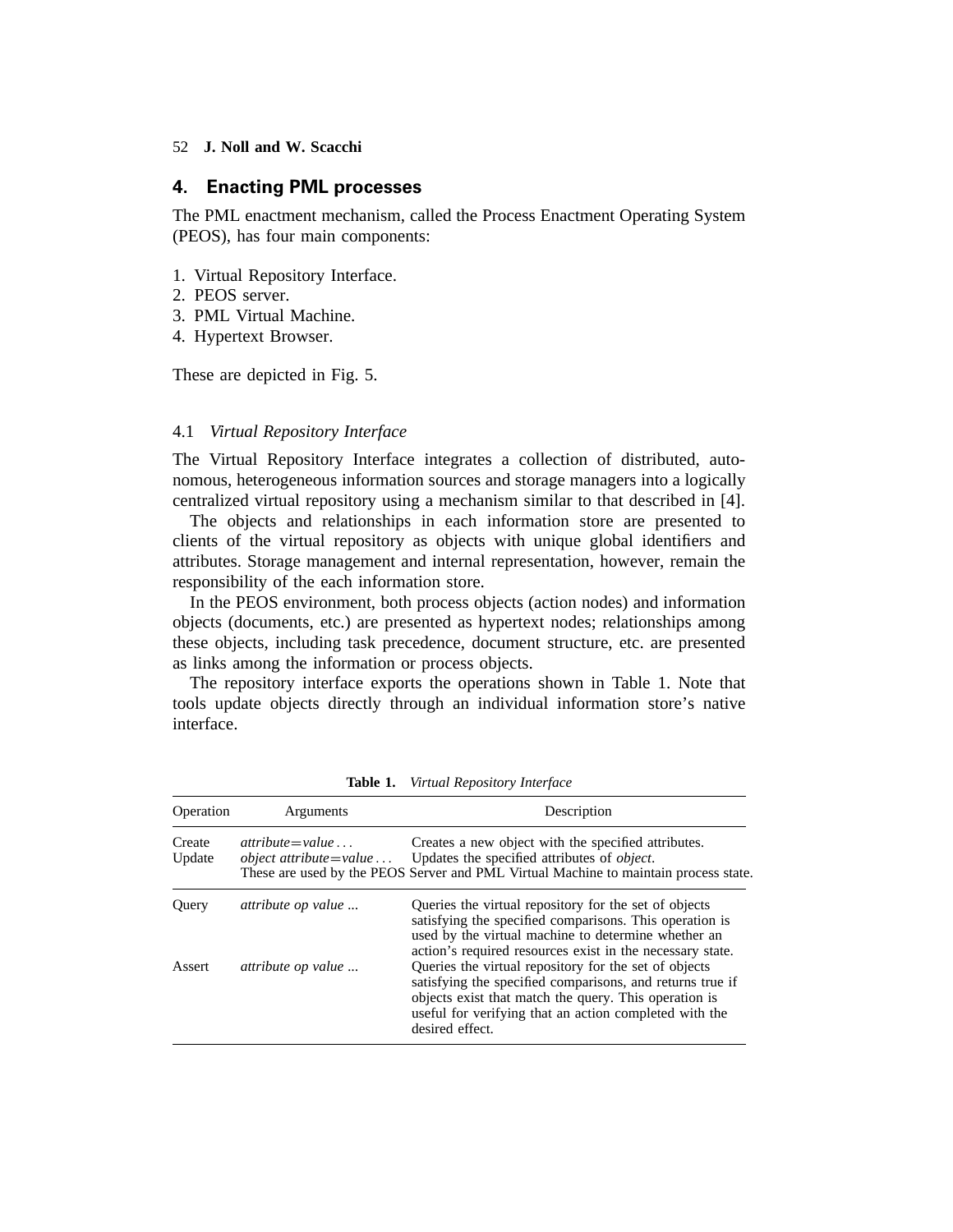### 4.2 *PEOS server*

The PEOS server handles process requests received from clients via the PEOS protocol, shown in Table 2. The '**Done**' request is particularly important, as it initiates the chain of operations that update process state. When the PEOS server receives a '**Done**' request, it does the following:

- 1. Invokes the PML Virtual Machine (see below) with the event type and identifier of the completed action as arguments.
- 2. Queries the process repository for any actions in the 'blocked' state. For each such action found, the server executes the action's required resource query to see if the action may now be unblocked. Since the completion of an action implies that resources have been created or modified, it is possible that some blocked actions' required resources may now be available.

# 4.3 *The PML Virtual Machine*

The state of each action in a given process instance changes over time, as the process progresses and resources are created or modified. The state of each action is recorded in the process repository; a process's state is the aggregate of its action's states.

Changes in action state are caused by three events (see [Fig. 6\)](#page-17-0):

| Request message | Arguments            | Result or reply                                                                                                                                                    |
|-----------------|----------------------|--------------------------------------------------------------------------------------------------------------------------------------------------------------------|
| Login           | user id, password    | Authenticate the agent specified by <i>user id</i> ,<br>and start a session for that agent; subsequent<br>operations during the session are bound to the<br>agent. |
| List            | none                 | List the compiled PML models available for<br>instantiation.                                                                                                       |
| Create          | model variable=value | Create a new instance of <i>model</i> , with the<br>specified variables bound to the specified<br>values.                                                          |
| Available       | none                 | Return a list of all active or suspended<br>actions bound to requesting agent.                                                                                     |
| Select          | action               | The specified action becomes the requesting<br>agent's 'active' action. If there is already an<br>active action bound to the agent, that action<br>is suspended.   |
| Suspend         | action               | Explicitly suspend the specified action.                                                                                                                           |
| Done            | action               | The specified action has been completed, and<br>should transition to 'done.'                                                                                       |
| Abort           | action               | Abort the specified action.                                                                                                                                        |
| Logout          | none                 | End the current session.                                                                                                                                           |

**Table 2.** *PEOS protocol*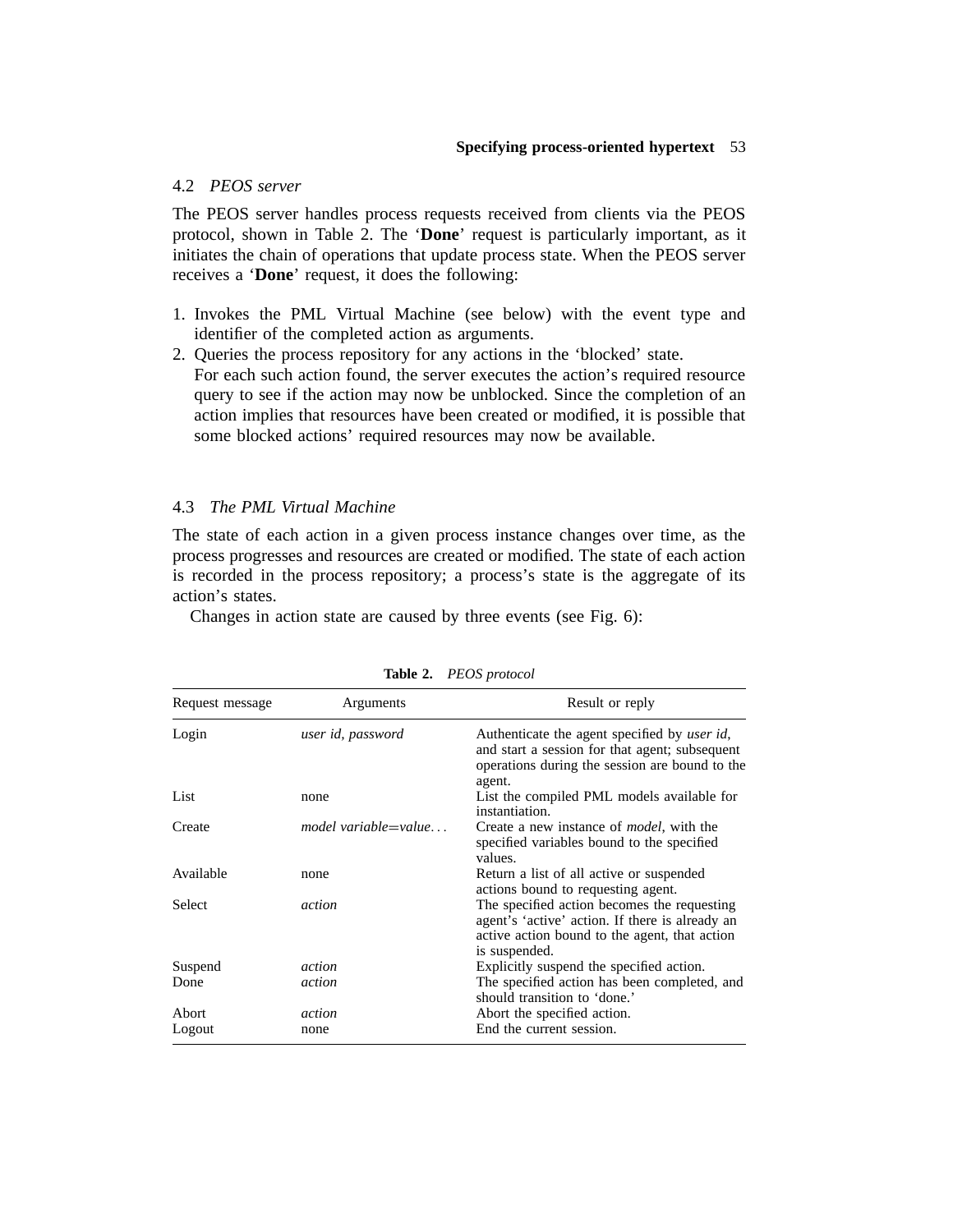- 1. Completion of a predecessor task (indicated by a '**Done**' request). This event causes the next action (or actions, in the case of a branch or selection) in the process sequence to transition to the 'ready' state, if the next action's required resources are available. If the next action's resources are not available, it transitions to the 'blocked' state.
- 2. Explicit notification from process performers about action state (via **'Select', 'Suspend'**, or **'Abort'** requests). Process performers (users) do the actual work in a process and, by selecting actions to perform, performing the actions, and then notifying the system that the action is complete.
- 3. Modifications to resources, as a side effect of performing process actions.

Selecting an action causes it to become 'active'; if the action is part of a '**Select**' construct, other actions in the selection are no longer available, and thus transition to the 'none' state. The 'active' state indicates that a user is currently performing the action; some actions may require significant time to complete, however, spanning days or weeks. Also, users may work on several tasks simultaneously, switching among them for various reasons.

Consequently, a user can suspend a task explicitly by sending a '**Suspend**' request, for example at the end of the work day; or implicitly, by selecting another task to perform (thus switching to another active task). The 'suspend' state indicates that an action is part of a user's active tasks, but the user is not currently working on that action. Suspended actions transition to the active state when a user selects them again. Users may also abort actions, which aborts the process as well.

Users perform actions by invoking tools on the action's required resources, thus modifying existing resources or creating new resources. When the action is completed, other actions that were blocked because their required resources were not available, may now find that those resources are available, and can then transition to the 'ready' state.

Process performers notify the system that an action is complete by sending '**Done**' requests, typically by clicking a button attached to an action node (see [Fig. 4](#page-16-0)). These events indicate that an update to the process state is required. Computing new state in response to **Done** requests is the responsibility of the PML Virtual Machine. The PML Virtual Machine takes the current process state and the **Done** request as input, and computes the new process state according to the process flow of control. This is accomplished in four steps:

1. Verify that the just completed action modified its resources appropriately. The compiler translates the action's *provides* resource specification into an assertion (via the Assert operation shown in [Table 1\)](#page-13-0) on the repository. The virtual machine executes this assertion when it receives a **Done** event for an action; if the assertion fails, the action did not accomplish what it was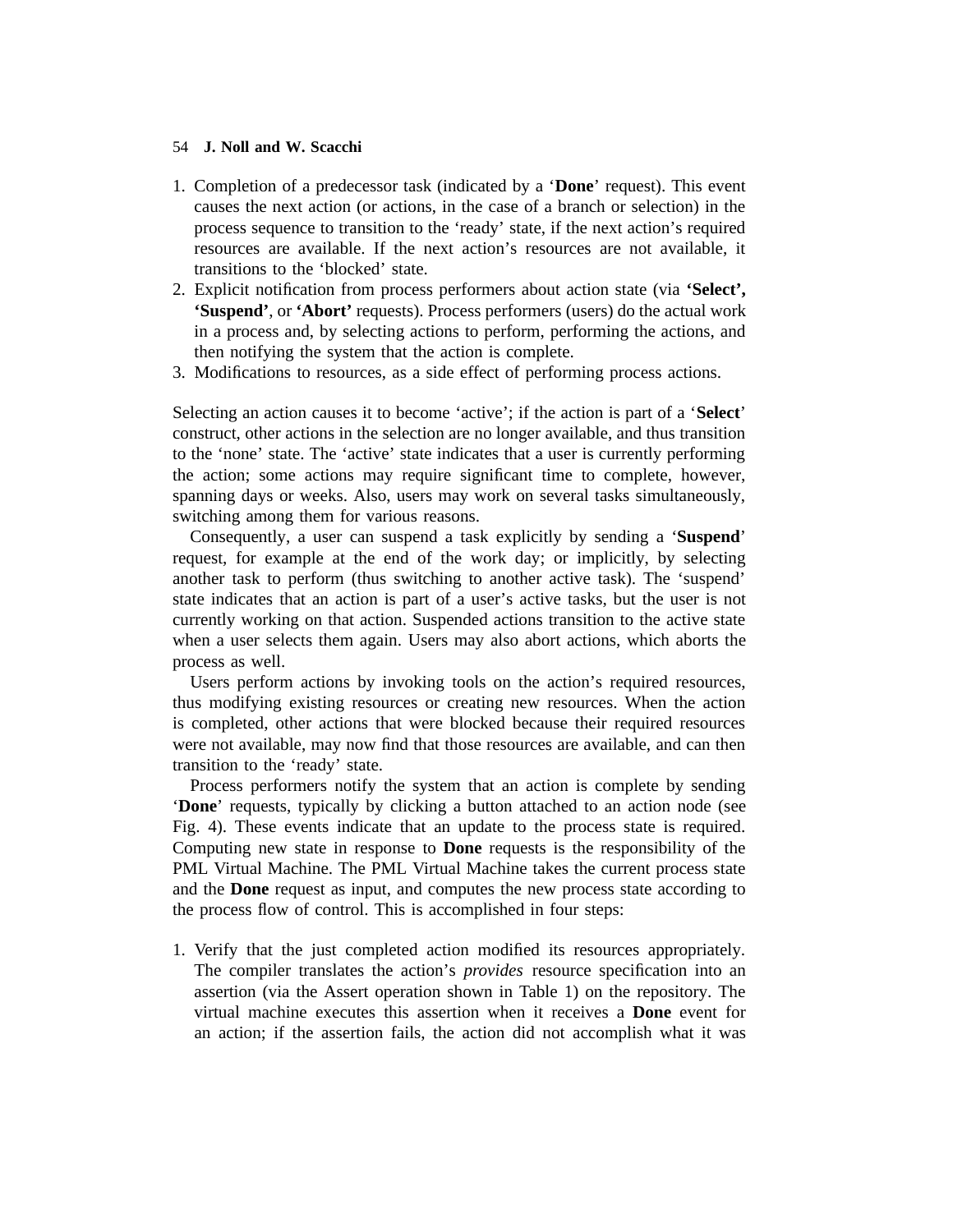<span id="page-16-0"></span>

| View<br>File Fift<br>$-$ Go<br>#" Bookmants & Location file://home/jnoll/projects/papers/jnca-99/submit-proposit C. What's Related | Communicator           |        |                                                                                            |        |           |             | Hep                                     |
|------------------------------------------------------------------------------------------------------------------------------------|------------------------|--------|--------------------------------------------------------------------------------------------|--------|-----------|-------------|-----------------------------------------|
| 25<br>Fonyard Regad<br>Back                                                                                                        | $\mathbb{R}^2$<br>Home |        | <b>Fed</b><br>Search Netscape Print                                                        | ы      | Sacurity. | 31<br>$-5t$ |                                         |
| Action submit proposal                                                                                                             |                        |        |                                                                                            |        |           |             |                                         |
| Submit proposal contents.                                                                                                          |                        |        |                                                                                            |        |           |             |                                         |
| BAA to which this proposal responds:                                                                                               |                        |        |                                                                                            |        |           |             |                                         |
| Proposal title:                                                                                                                    |                        |        |                                                                                            |        |           |             |                                         |
| Submitting Institution:                                                                                                            |                        |        |                                                                                            |        |           |             |                                         |
| Principle Invesigator:                                                                                                             |                        |        | Email:                                                                                     |        |           |             |                                         |
| Contact                                                                                                                            |                        | Email: |                                                                                            |        |           |             |                                         |
| Proposal contents file:                                                                                                            |                        |        |                                                                                            | Browse |           |             |                                         |
| cione clear                                                                                                                        |                        |        |                                                                                            |        |           |             |                                         |
| Next Task                                                                                                                          |                        |        | Exec: executing root<br>Exec: executing proposal submit<br>Exec: executing submit proposal |        |           |             |                                         |
| 100%                                                                                                                               |                        |        |                                                                                            |        |           |             | <b>Sig. 1</b><br>$\mathcal{L}$<br>$-12$ |

| File Edt<br>View Go Communicator                           |              |                                                                           |       |           |                    | Help                                                                                                   |
|------------------------------------------------------------|--------------|---------------------------------------------------------------------------|-------|-----------|--------------------|--------------------------------------------------------------------------------------------------------|
|                                                            |              |                                                                           |       |           |                    | #" Bookmanks & Location [file ///home/jnoll/projects/papers/jncs-99/submit-propos / G]" What's Related |
| $\rightarrow$ $\rightarrow$<br>Fernant Reload Home<br>Back | $\mathbb{R}$ | Ĥ<br>Search Netscape                                                      | Print | Security: | a.<br><b>Ettra</b> |                                                                                                        |
| Action submit budget                                       |              |                                                                           |       |           |                    |                                                                                                        |
| Submit budget.                                             |              |                                                                           |       |           |                    |                                                                                                        |
| Proposal title:                                            |              |                                                                           |       |           |                    |                                                                                                        |
| Budget fle:                                                |              | Browse                                                                    |       |           |                    |                                                                                                        |
| Email address of contact                                   |              |                                                                           |       |           |                    |                                                                                                        |
|                                                            |              |                                                                           |       |           |                    |                                                                                                        |
| clear<br>done                                              |              |                                                                           |       |           |                    |                                                                                                        |
|                                                            |              |                                                                           |       |           |                    |                                                                                                        |
|                                                            |              |                                                                           |       |           |                    |                                                                                                        |
|                                                            |              |                                                                           |       |           |                    |                                                                                                        |
|                                                            |              |                                                                           |       |           |                    |                                                                                                        |
|                                                            |              |                                                                           |       |           |                    |                                                                                                        |
| Next Task                                                  |              | Exec: executing root<br>Exec: executing proposal submit                   |       |           |                    |                                                                                                        |
|                                                            |              | Exec: executing submit_proposal<br>submitForm: submitting submit_proposal |       |           |                    |                                                                                                        |
|                                                            |              | Exec: executing submit: budget                                            |       |           |                    |                                                                                                        |
| 100%                                                       |              |                                                                           |       |           |                    | 2000                                                                                                   |

| Edit View Go Communicator<br>File:           |                      |                                                                          |              |          |                  | <b>I-balp</b>                                                                                     |
|----------------------------------------------|----------------------|--------------------------------------------------------------------------|--------------|----------|------------------|---------------------------------------------------------------------------------------------------|
|                                              |                      |                                                                          |              |          |                  | # Bookmans & Locaton file ///home/jnoll/projects/papers/jncs-99/submit-propos / @ "What's Related |
| Forward<br>Back                              | 28<br>Reload<br>Home | Search Neticape                                                          | ज्य<br>Print | Security | 涸<br><b>S70p</b> |                                                                                                   |
| Action submit certs                          |                      |                                                                          |              |          |                  |                                                                                                   |
| Submit electronically signed certifications. |                      |                                                                          |              |          |                  |                                                                                                   |
| File containing signed certifications:       |                      |                                                                          |              | Browse   |                  |                                                                                                   |
|                                              |                      |                                                                          |              |          |                  |                                                                                                   |
| User ID of signature:                        |                      |                                                                          |              |          |                  |                                                                                                   |
|                                              |                      |                                                                          |              |          |                  |                                                                                                   |
| done clear                                   |                      |                                                                          |              |          |                  |                                                                                                   |
|                                              |                      |                                                                          |              |          |                  |                                                                                                   |
|                                              |                      |                                                                          |              |          |                  |                                                                                                   |
|                                              |                      |                                                                          |              |          |                  |                                                                                                   |
|                                              |                      |                                                                          |              |          |                  |                                                                                                   |
|                                              |                      |                                                                          |              |          |                  |                                                                                                   |
| Next Task                                    |                      | Exec: executing root                                                     |              |          |                  |                                                                                                   |
|                                              |                      | Exec: executing proposal submit<br>Exec: executing submit_proposal       |              |          |                  |                                                                                                   |
|                                              |                      | submitForm: submitting submit_proposal<br>Exec: executing submit budget. |              |          |                  |                                                                                                   |
| 100%                                         |                      |                                                                          |              |          |                  | $-502$                                                                                            |

**Figure 4.** Enacting the proposal submission process of [Figure](#page-8-0) 2.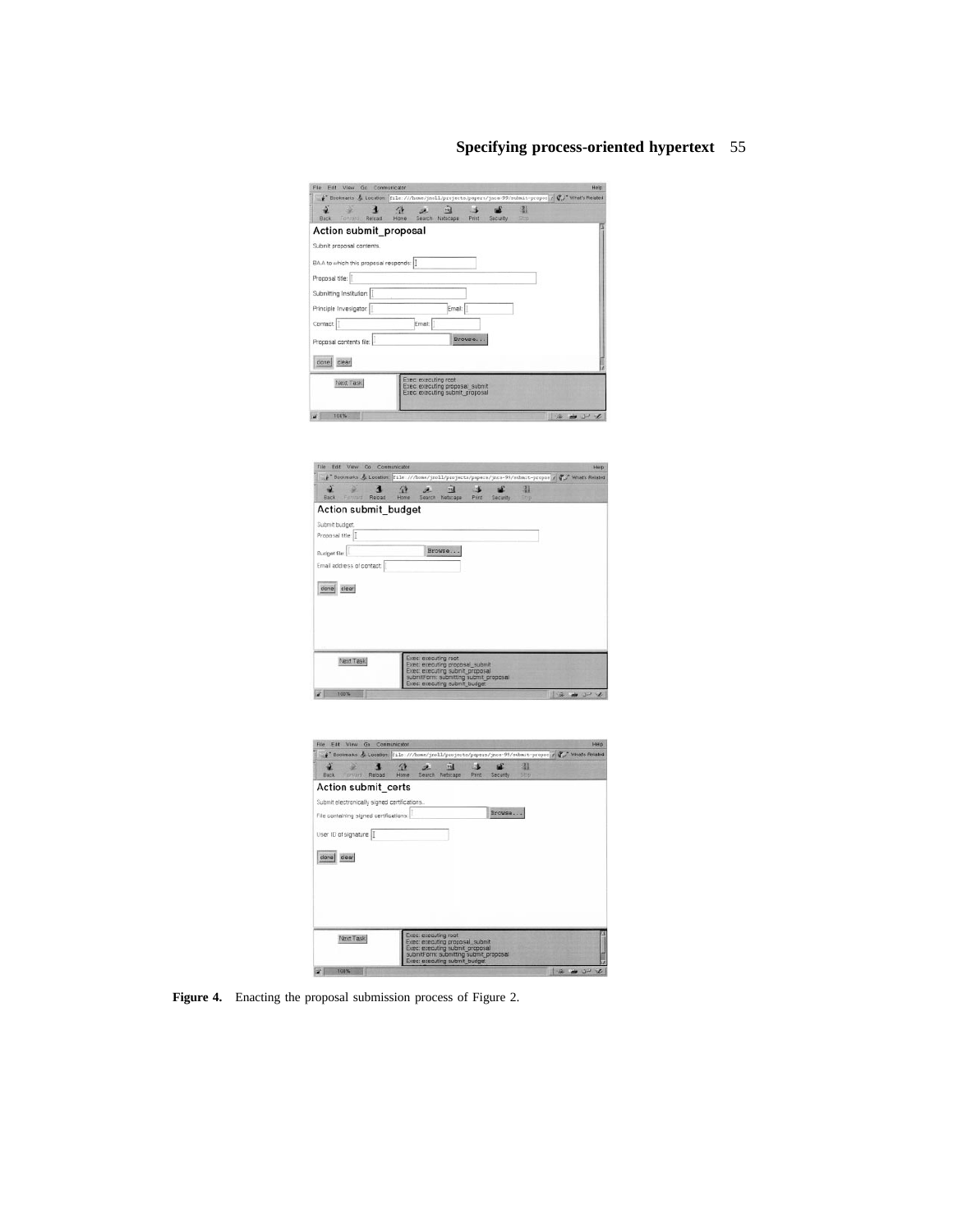<span id="page-17-0"></span>

Figure 5. PML enactment architecture.



Figure 6. Action states.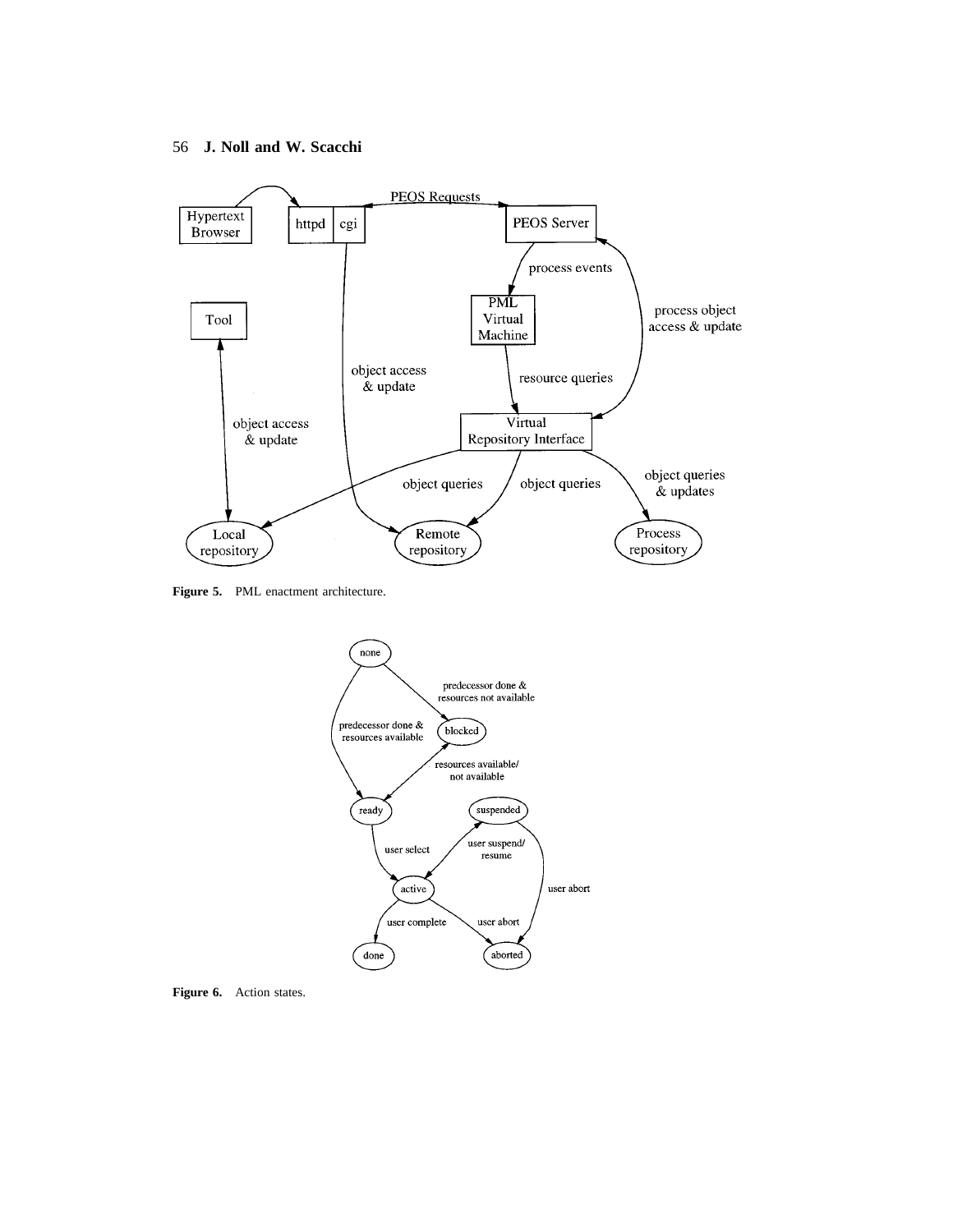supposed to do, and the entire process is aborted $*$ . If the assertion succeeds, the action transitions to the 'done' state.

- 2. Compute the successor actions. The virtual machine next examines the process control flow to determine the successors of the just completed action. These form the set of possible next actions in the process.
- 3. Query for required resources. Each successor action may require specific resources before it can proceed. The virtual machine must determine whether each action's required resources are available, before transitioning the action to the 'ready' state.
- 4. Update process state. The virtual machine sets the state attribute of each action to either 'ready' or 'blocked', then waits for completion events. When a process performer visits an action node whose state is 'ready', that action can be performed, ultimately resulting in another completion event. The cycle is then repeated.

## **5. Conclusion**

We began with the problem of how to integrate process support into the web of computing. Our goal is to provide seamless integration of process guidance, monitoring, and control with information access in the broader context of organizational computing.

We conducted a study at the US Navy's Office of Naval Research (ONR) to validate our PML-based solution. We analysed four phases of the ONR grants administration process: pre-award, grant award, grant administration, and grant close-out. The resulting PML models totalled 128 actions. After translating these into graphical format we presented them to ONR process owners and performers in several all-day group analysis sessions.

The results exceeded our expectations. First, PML was extremely useful during the process capture and analysis phase of our study. The PML specifications were surprisingly accessible to process performers; ONR personnel were able to immediately recognize their process activities, as well as errors in the initial models. PML enabled quick turnaround in correcting these errors and re-generating the diagrams (which, incidentally, spanned an entire wall in the meeting room).

In addition to being accessible, PML process descriptions, when presented as process hierarchy diagrams, revealed obvious opportunities for improvement in the processes. ONR process owners immediately suggested steps that could be streamlined or eliminated; using these suggestions, we were able to redesign ONR's grants administration process, reducing the number of actions by over half, to 54. ONR estimated these improvements could yield savings of up to

<sup>Ł</sup> PEOS's response to aborted actions is admittedly weak. What to do when an action is aborted, either by the user or system, is a difficult problem and active research area (see, for example, [32] or [33]).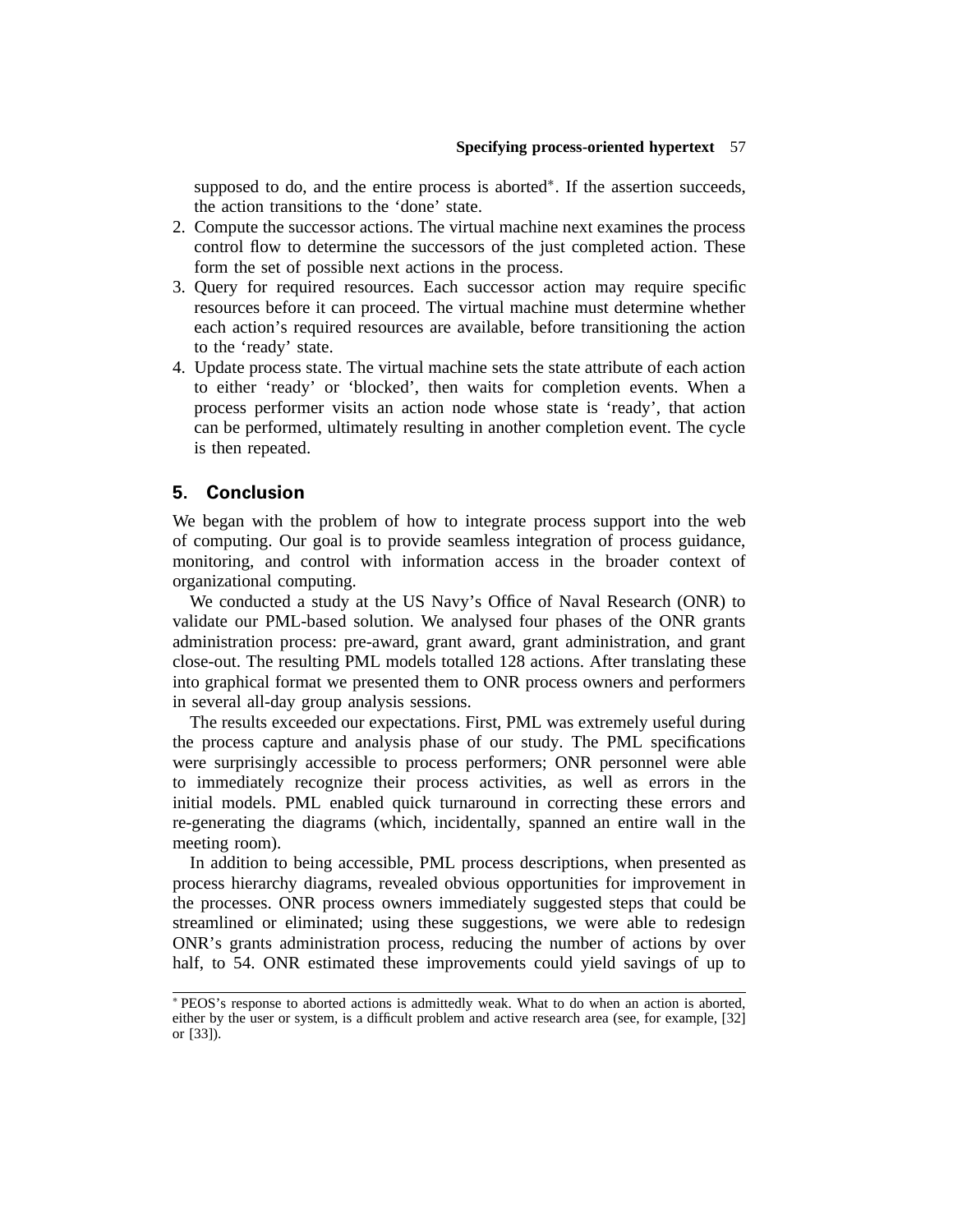\$15 million per year. In addition, ongoing refinement of these processes at ONR has subsequently led to a reduction of completion time (or 'cycle time') for the most common process enactment paths by more than a factor of 20 [30].

A major source of improvement in the ONR grants administration process redesign was the elimination of validation steps in the existing process, necessitated by the repeated entry of data into various data system from paper forms. The data on these forms originate from grant awardees; hence, we observed that validation steps could be eliminated if the data were captured from proposal submitters at the beginning of the process.

PEOS was used to demonstrate the feasibility of this redesign. We were able to specify an additional up-front process (the proposal submit process depicted in [Fig. 2](#page-8-0)) that would capture proposals and related data from submitters, and feed them into the pre-award phase. By translating this process into an executable prototype [\(Fig. 4\)](#page-16-0), we were able to provide a convincing demonstration of how such a process might look to users.

Our experience of applying PML in the ONR grants administration process study revealed the difficulty in supporting enactment of complex, concurrent processes. Complex organizations have many concurrent, coordinated processes that operate on data from a variety of information repositories. The enactment architecture described in Section 4 is a direct outgrowth of the ONR study. In particular, the need to support legacy information systems was a critical requirement for any redesign of ONR processes involving automation. The virtual repository interface is part of our solution to this requirement.

In addition, the ONR study emphasized the need for dynamic binding of processes to resources: for example, it became clear that an instance of the grants administration process would be active for *each* proposal and award. Thus, the enactment mechanism must bind a new process instance to incoming proposals, and to new grants when the process converts a proposal into an award. The result is the virtual machine resource binding mechanism described in Section 4.3.

Finally, ONR's organizational environment confirmed the potential of processoriented hypertext as an integration mechanism. In performing their grants administration tasks, grant administrators and grant officers need to consult a variety of information objects, including the grant award document itself, documents provided by the awardee (proposal, budget, certifications), the grant accounts database, procedure manuals, and legal references. These are distribute among several information systems of varying sophistication and maturity, ranging from simple file servers to relational databases. Linking this diversity of information into a process-oriented hypertext provides grants personnel with a seamless information environment that is tailored to the particular domain of grants administration, but not necessarily restricted to that domain.

The widespread deployment of corporate and organizational intranets has emphasized the utility and the problems of instant information access. As the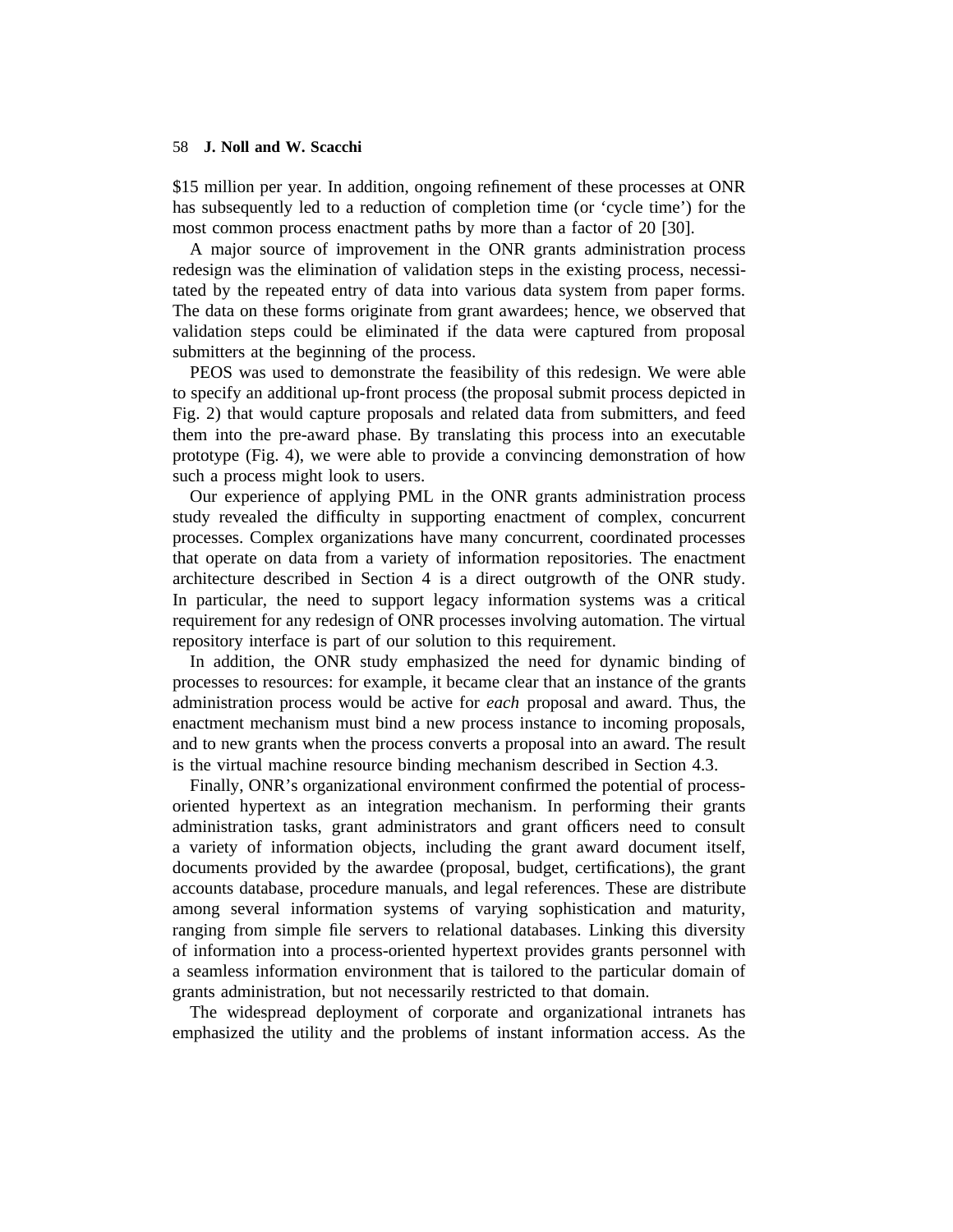quantity of on-line information grows, users have increasing problems finding the specific data required to perform their tasks.

We conclude that conventional hypertexts make documents and knowledge *accessible*; process-oriented hypertexts make them *usable*.

Process support can solve part of this problem, by bringing information and tasks together.

### **Acknowledgements**

Cedric Knight of New Directions Technologies conducted field interviews at ONR that provided the data for constructing the PML models shown in this paper.

We would like to thank the reviewers for their excellent comments and suggestions, which have greatly improved this paper.

This research was supported by ONR through grant N00014-94-1-0889. Numerous ONR personnel contributed to this research through their enthusiastic participation in our process analysis activities.

Additional support for Professor Scacchi was provided by the Defense Acquisition University through grant N487650-27803.

Support of this research should not be construed as an endorsement by ONR, the Defense Acquisition University, or the US Navy, of any statements or findings presented herein.

# **References**

- 1. Workflow Management Coalition 1995. The workflow reference model. *Workflow Management Coalition*, Tech. Report No. TC00-1003.
- 2. R. Kling & W. Scacchi 1982. The web of computing: Computer technology as social organization. *Advances in Computers* **21**, 1–90.
- 3. W. Scacchi & J. Noll 1997. Process-driven intranets: Life-cycle support for process engineering. *IEEE Internet Computing*. **1**(5), 42–49.
- 4. J. Noll & W. Scacchi 1991. Integrating diverse information repositories: A distributed hypertext approach. *IEEE Computer* **24**(12), 38–45.
- 5. P. T. Zellweger 1989. Scripted documents: A hypermedia path mechanis. In *Proceedings of the Second ACM Conference on Hypertext, Pittsburgh, PA USA, 1989*. The Association for Computing Machinery, 1–14.
- 6. J. Noll & W. Scacchi 1999. Supporting software development in virtual enterprises. *Journal of Digital Information* **1**(4).
- 7. J. L. Schnase & J. J. Leggett 1989. Computational hypertext in biological modeling. In *Proceeding of the Second ACMM Conference on Hypertext, Pittsburgh, PA USA. 1989*. The Association for Computing Machinery, 181–197.
- 8. C. J. Kacmar & J. J. Leggett 1991. PROXHY: A process-oriented extensible hypertext architecture. *ACM Transactions on Information Systems* **9**(4), 399–420.
- 9. P. J. Nurbberg, J. J. Leggett, E. R. Schneider & J. L. Schnase 1996. Hypermedia operating systems: A new paradigm for computing. In *Proceeding of the Seventh ACM Conference on Hypertext, Bethesda, MD USA, 1996*. The Association for Computing Machinery, 194–202.
- 10. R. Furuta & D. P. Stotts 1989. Programmable browsing semantics in trellis. In *Proceedings of the Second ACM Conference on Hypertext, Pittsburgh, PA USA, 1989*. The Association for Computing Machinery, 27–42.
- 11. D. P. Stotts 1994. Sigma Trellis: Process models as multi-reader collaborative hyperdocuments. In *Proceedings of the Ninth International Software Process Workshop, Airlie, VA USA, 1994*, 85–89.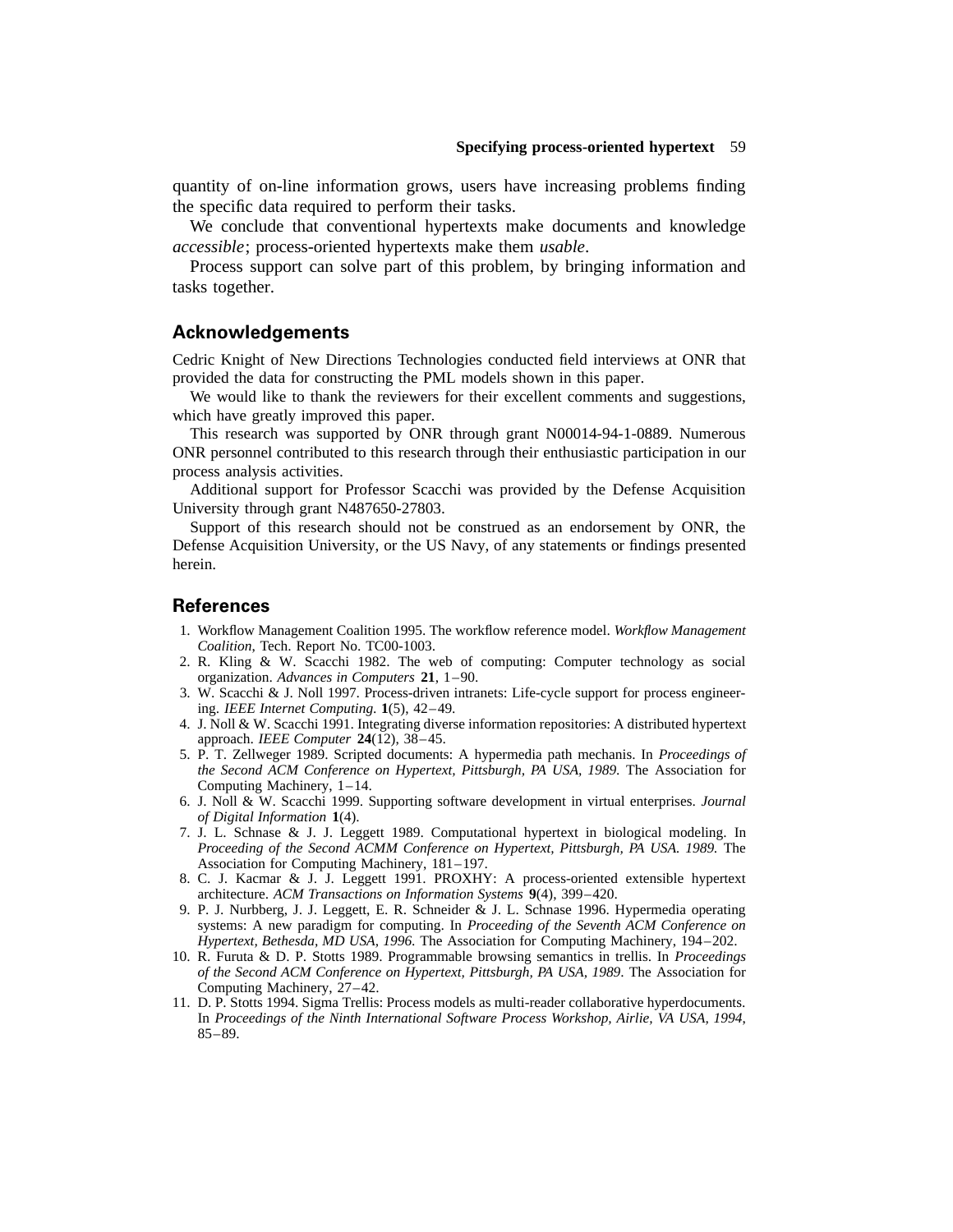- 12. J. M. Haake & W. Wang 1997. Flexible support for business processes: Extending cooperative hypermedia with process support. In *Proceedings of the International ACM SIGGROUP Conference on Supporting Group Work, Phoenix, AZ USA, 1997*. The Association for Computing Machinery, 341–350.
- 13. W. Wang & J. Haake 1997. Supporting user-defined activity spaces. In *Proceedings of the Eight ACM Conference of Hypertext, Southampton, United Kingdom, 1997*. The Association for Computing Machinery, 112–123.
- 14. L. Osterweil 1987. Software processes are software too. In *Proceedings of the 9th International conference on Software Engineering, Monterey, CA USA, 1987.* The Association for Computing Machinery, 2–13.
- 15. R. Taylor, F. Belz, L. Clarke, L. Osterweil, R. Selby, J. Wileden, A. Wolf & M. Young 1988. Foundations for the Arcadia environment architecture. In *SIGSOFT '88: Proceedings of the Third ACM SIGSOFT/SIGPLAN Software Engineering Symposium on Practical Software Development Environments, Boston, 1988*. The Association for Computing Machinery, 1–13.
- 16. A. Wise 1998. Little-JIL 1.0 language report. Laboratory for Advanced Software Engineering Research, University of massachusetts, Amherst, Tech. Report.
- 17. N. Barghouti & G. Kaiser 1992. Scaling up rule-based development environments. *Int. J. Softw. Eng. Know.* **2**(1), 59–78.
- 18. I. ben-Shaul & G. Kaiser 1994. A paradigm for decentralized process modeling and its realization in the Oz environment. In *Proceedings of the 16th International Conference on Software Engineering, Sorrento, Italy, 1994*. IEEE Computer Society, 179–188.
- 19. P. Mi & W. Scacchi 1996. A meta-model for formulating knowledge-based models of software development. *Decision Support Systems* **17**(3), 313–330.
- 20. F. Maurer, G. Succi, H. Holz, B. Kotting, S. Goldman & B. Dellen 1999. Software process support over the Internet. In *Proceedings of the 21st International Conference on Software Engineering, Los Angeles, 1999*. The Association for Computing Machinery, 642–645.
- 21. S. Abiteboul, M. Adiba, J. Arlow, P. Armenise, S. Bandinelli, L. Baresi, P. Breche, F. Buddrus, C. Collet, P. Corte, T. Coupaye, C. Delobel, W. Emmerich, G. Ferran, F. Ferrandina, A. Fuggetta, C. Ghezzi, S. Lautemann, L. Lavazza, J. Madec, M. Phoenix, S. Sachweh, W. Schfer, C. S. dos Santos, G. Tigg & R. Zicari 1994. The GOODSTEP project: General object-oriented database for software engineering processes. In *Proceedings 1st Asian Pacifc Software Engineering Conference, Tokyo, 1994*.
- 22. P. Garg & M. Jazayeri 1995. Process-centered software engineering environments: A grand tour. *Technical University of Vienna*, Tech. Report No. TUV-1841-95-02.
- 23. A. Wolf & D. rosenblum 1993. Process-centered environments (only) support environmentcentered processes. In *Proceedings 8th International Software Process Workshop, Wadern, Germany, 1993*. International Software Process Association (ISPA), 148–149.
- 24. A. Sheth 1997. From contemporary workflow process automation to adaptive and dynamic work activity coordination and collaboration. In *Proceedings WFSE '97, 1997*.
- 25. Workflow Management Coalition 1998. Workflow and internet: Catalysts for radical change. *Workflow Management Coalition*, Tech. Report.
- 26. W. van der Aalst 1999. Interorganizational workflows: An approach basedon message sequence charts and petri nets. *Systems Analysis—Modelling—Simulation* **34**(3), 335–367.
- 27. W. Lee, G. Kaiser, P. Clayton & E. Sherman 1996. OzCare: A workflow automation system for care plans. *Jounral of the American Medical Informatics Association: 1996 AMIA Annual Fall Symposium, Sympossium Supplement*, 577–581.
- 28. T. Cai, P. Gloor & S. Nog 1996. DartFlow: A workflow management system on the web using transportable agent. *Department of Computer Science, Dartmouth College*, Tech. Report No. PCS-TR96-283.
- 29. S. Sutton & L. Osterweil 1997. The design of a next-generation process language In *Proceedings of ESEC/FSE 197*, M. Jazayeri & H. Schaure, eds., 1997.
- 30. W. Scacchi (to appear). Reengineering contracted service procurement for Internet-based electronic commerce: A case study. *Journal of Information Technology and Management*.
- 31. W. Scacchi & P. Mi 1997. Process life cycle engineering: Approach and support environment. *Intelligent Systems in Accounting, Finance, and Management* **6**, 83–107.